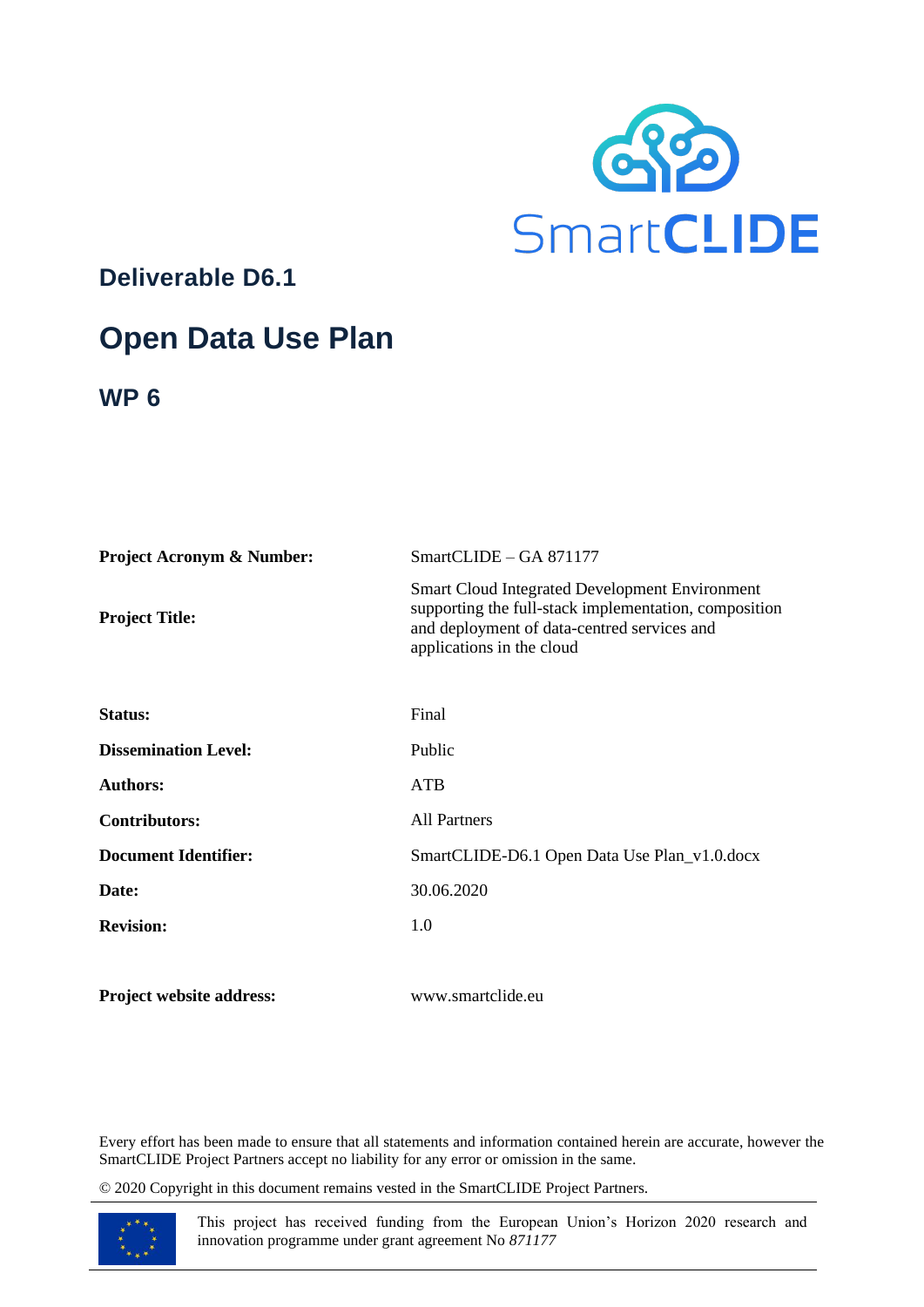

### **Project Partners**

**Institut für angewandte Systemtechnik Bremen GmbH (ATB), Germany**  INTRASOFT International SA (INTRA), Luxembourg Fundacion Instituto Internacionale de Investigacion en Intelligencia Artificial y Ciencias de la Computacion (AIR), Spain University of Macedonia (UoM), Greece Ethniko Kentro Erevnas Kai Technologikis Anaptyxis (CERTH), Greece X/OPEN Company Limited (TOG), United Kingdom Eclipse Foundation Europe GmbH (ECLIPSE), Germany Wellness Telecom SL (WT), Spain Unparallel Innovation LDA (UNP), Portugal CONTACT Software GmbH (CONTACT), Germany Kairos Digital, Analytics and Big Data Solutions SL (KAIROS DS), Spain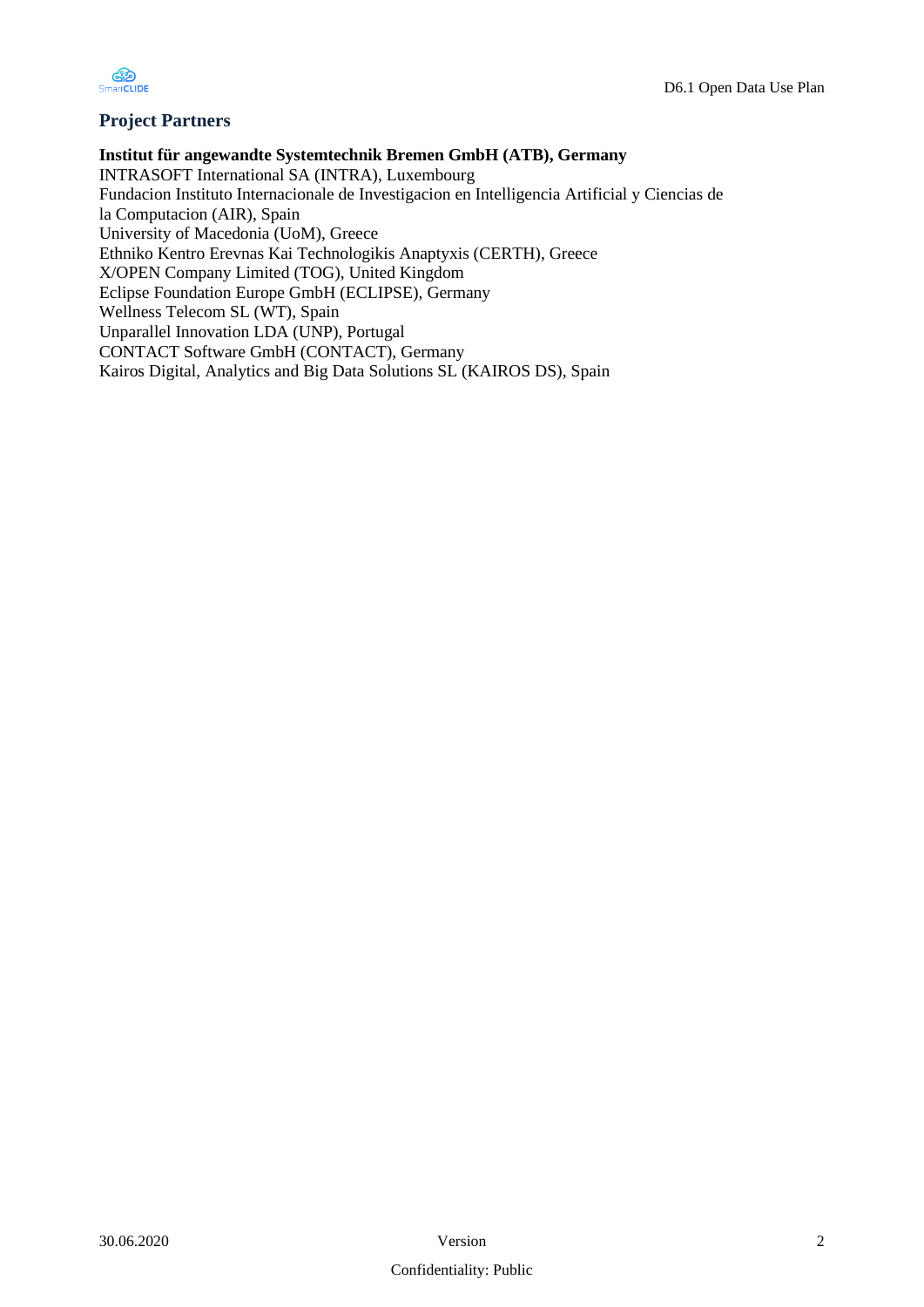

## **Dissemination Level**

| PU              | Public                                                                                |  |
|-----------------|---------------------------------------------------------------------------------------|--|
| PP              | Restricted to other programme participants (including the Commission Services)        |  |
| <b>RE</b>       | Restricted to a group specified by the consortium (including the Commission Services) |  |
| CO <sub>1</sub> | Confidential, only for members of the consortium (including the Commission Services)  |  |

## **Document Control**

| Version                        | <b>Notes</b>                      | Date       |
|--------------------------------|-----------------------------------|------------|
| 0.1                            | Creation of the document          |            |
| 0.2<br>Add Sections 1, 2 and 3 |                                   | 07.05.2020 |
| 0.3                            | 25.06.2020<br>Final contributions |            |
| 0.9                            | Final draft version for review    | 30.06.2020 |
| 1.0                            | Final version                     | 13.07.2020 |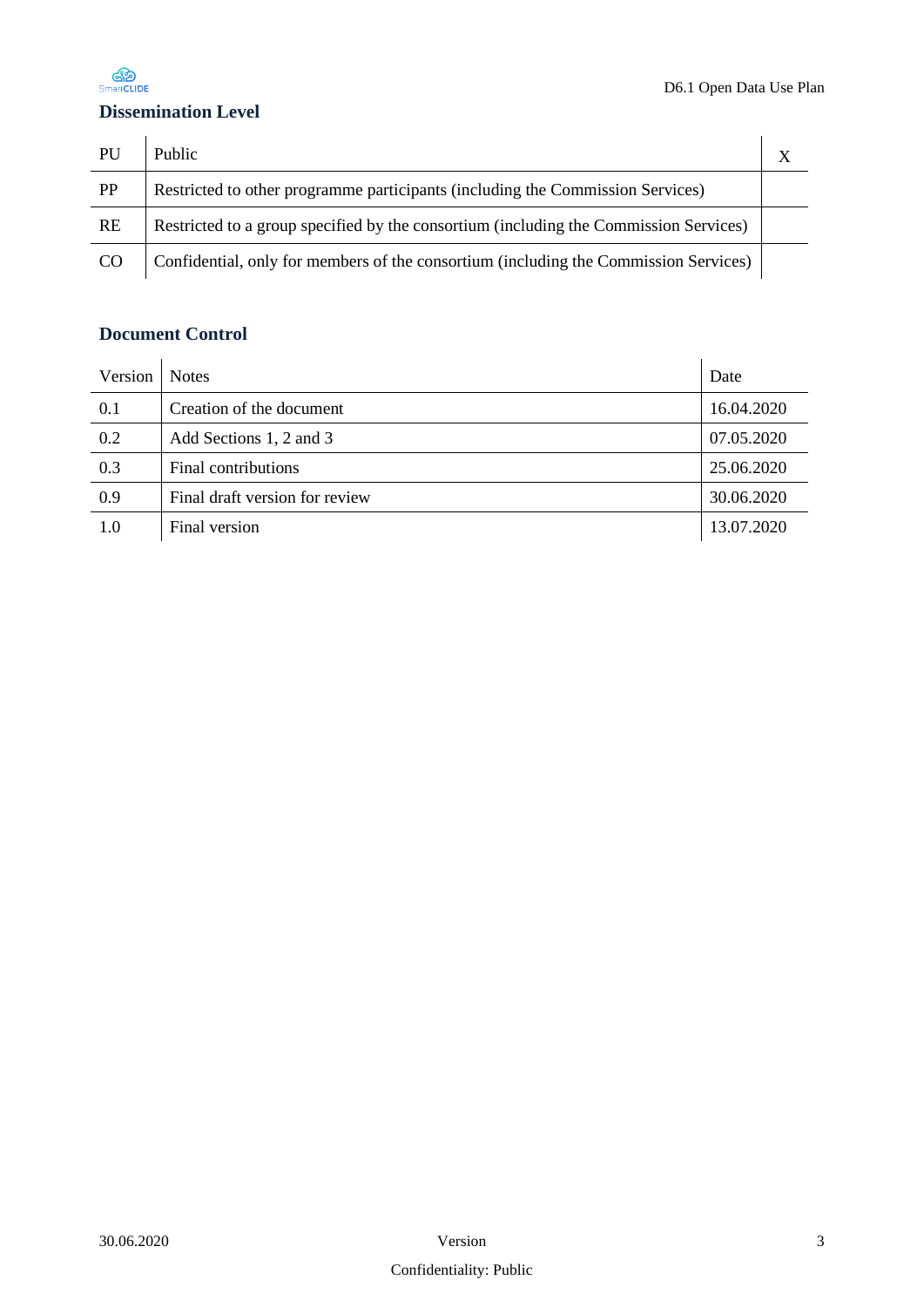

### **Abbreviations**

| API         | <b>Application Programming Interface</b>         |
|-------------|--------------------------------------------------|
| <b>BPM</b>  | <b>Business Process Management</b>               |
| <b>CSV</b>  | Comma Separated Values                           |
| <b>DOI</b>  | Digital Object Identifier                        |
| e.g.        | exempli gratia $=$ for example                   |
| EC          | <b>European Commission</b>                       |
| etc.        | et cetera                                        |
| EU          | European Union                                   |
| <b>FAIR</b> | Findable, Accessible,<br>Interoperable, Reusable |
| GA          | <b>Grant Agreement</b>                           |
|             |                                                  |

| H <sub>2</sub> 020 | Horizon 2020                                 |
|--------------------|----------------------------------------------|
| i.e.               | id est = that is to say                      |
| <b>IDE</b>         | <b>Integrated Development</b><br>Environment |
| <b>IoT</b>         | Internet of Things                           |
| IP                 | <b>Intellectual Property</b>                 |
| <b>IPR</b>         | <b>Intellectual Property Rights</b>          |
| <b>JSON</b>        | JavaScript Object Notation                   |
| <b>REST</b>        | <b>Representational State Transfer</b>       |
| UC                 | Use Case                                     |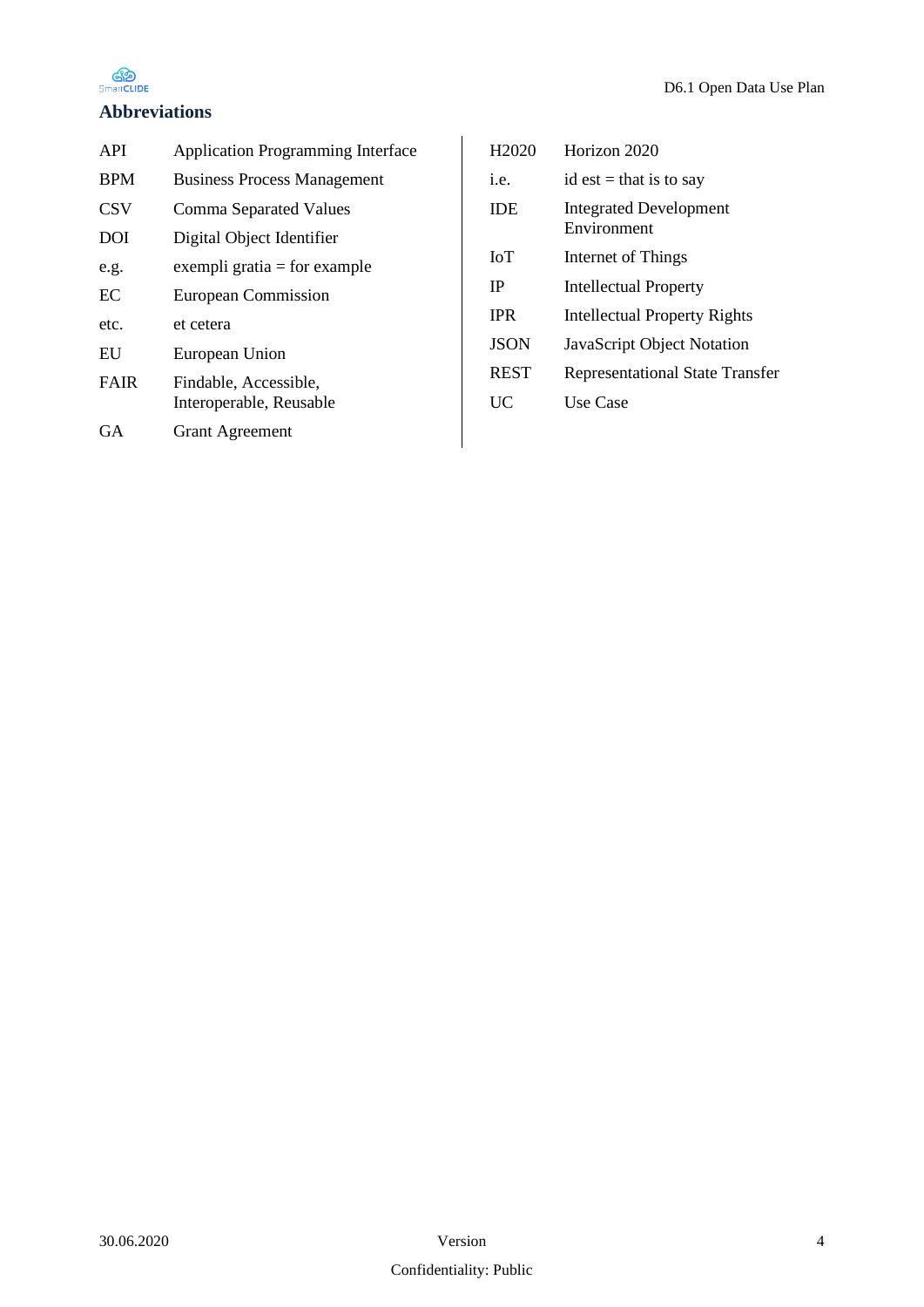

#### **Executive Summary**

This document describes the initial Open Data Use Plan of the SmartCLIDE project and the initial data sets that have been identified to be utilised or to be generated by the four Use Case evaluations for industrial validation of the project technologies. This deliverable also outlines how the research data collected, or generated, will be handled during and after the SmartCLIDE project, describes which methodology for data collection and generation will be followed, and whether and how data will be shared. The data sets are described in accordance with the European Commission guidelines of the Open Research Data Pilot and include the key attributes of data type, format, metadata, use of standards and sharing modalities.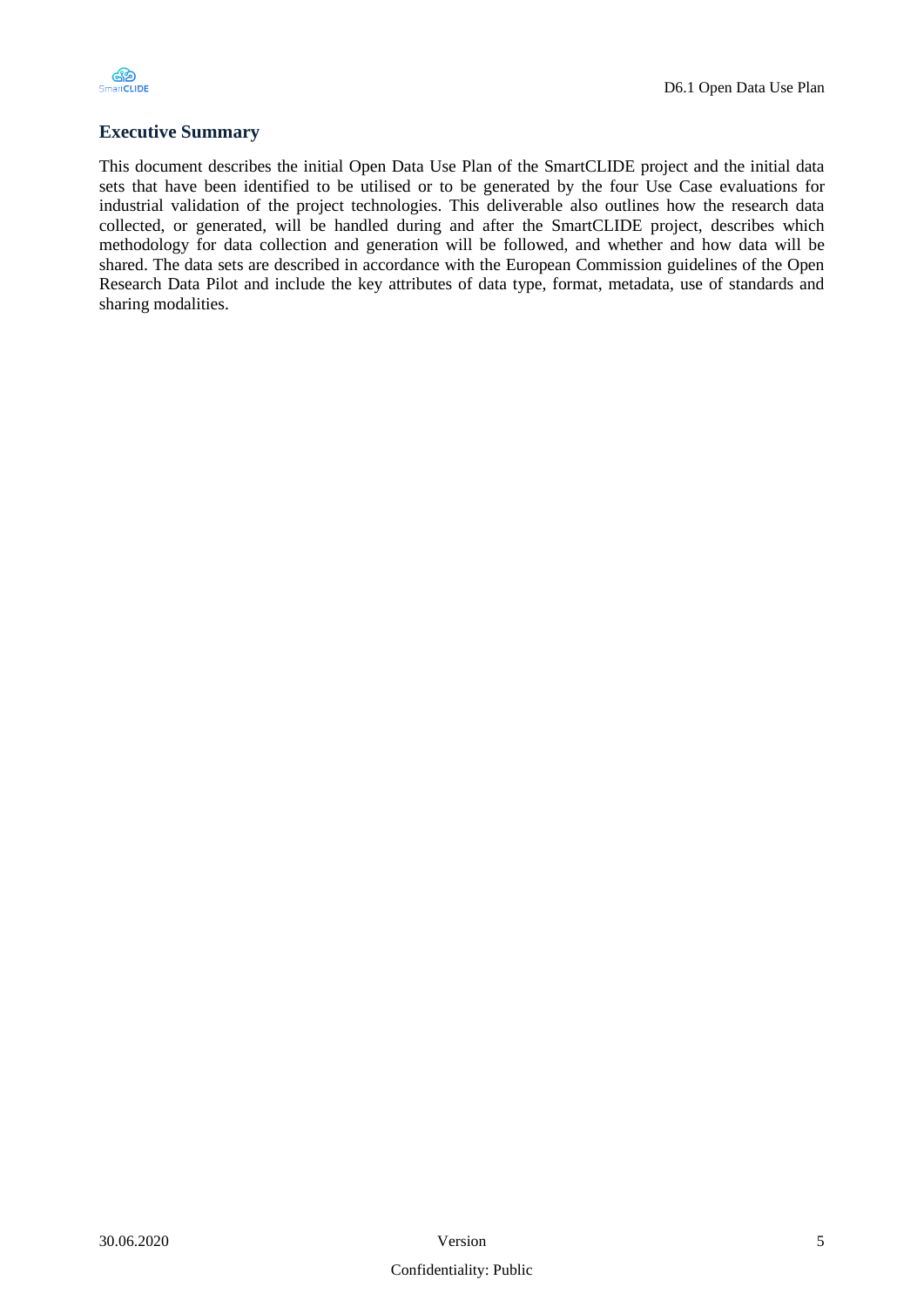

# **Table of Contents**

| 1                       |       |                   |     |
|-------------------------|-------|-------------------|-----|
|                         | 1.1   |                   |     |
|                         | 1.2   |                   |     |
|                         | 1.3   |                   |     |
| $\boldsymbol{2}$        |       |                   |     |
|                         | 2.1   |                   |     |
|                         | 2.2   |                   |     |
|                         | 2.3   |                   |     |
| $\overline{\mathbf{3}}$ |       |                   |     |
|                         | 3.1   |                   |     |
|                         | 3.2   |                   |     |
|                         | 3.3   |                   |     |
|                         | 3.4   |                   |     |
| $\overline{\mathbf{4}}$ |       |                   |     |
|                         | 4.1   |                   |     |
|                         | 4.2   |                   |     |
|                         | 4.3   |                   |     |
|                         | 4.4   |                   |     |
|                         | 4.5   |                   |     |
| 5                       |       |                   |     |
|                         |       |                   |     |
|                         | 1.1   |                   |     |
|                         | 1.2   | Intended Audience | .11 |
|                         | 1.3   |                   |     |
|                         | 2.1   |                   |     |
|                         | 2.2   |                   |     |
|                         | 2.3   |                   |     |
|                         | 3.1   |                   |     |
|                         | 3.1.1 |                   |     |
|                         |       |                   |     |
|                         |       |                   |     |
|                         | 3.2   |                   |     |
|                         | 3.2.1 |                   |     |
|                         |       |                   |     |
|                         |       |                   |     |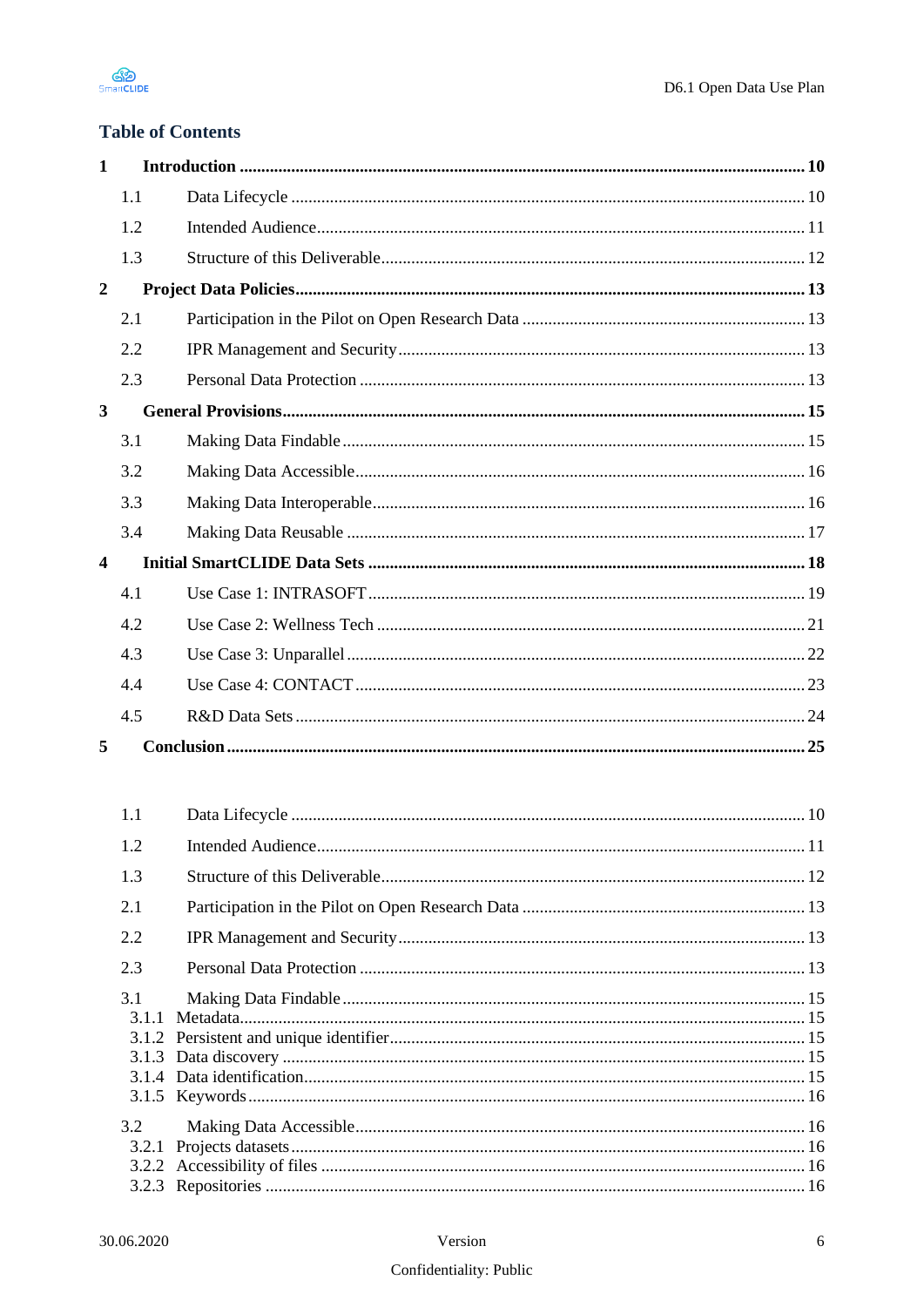



| 3.3   |                                                                          |  |
|-------|--------------------------------------------------------------------------|--|
| 3.3.1 |                                                                          |  |
|       |                                                                          |  |
| 3.4   |                                                                          |  |
| 3.4.1 |                                                                          |  |
| 3.4.2 |                                                                          |  |
|       |                                                                          |  |
|       |                                                                          |  |
| 41    |                                                                          |  |
| 4 1 1 | UC1.1 - BPM Notations of PERSEUS Fundamental Business Flows Data Set  19 |  |
|       |                                                                          |  |
|       |                                                                          |  |
| 4.2   |                                                                          |  |
| 1.1.1 |                                                                          |  |
|       |                                                                          |  |
|       |                                                                          |  |
| 4.3   |                                                                          |  |
| 4.3.1 |                                                                          |  |
|       |                                                                          |  |
| 4.4   |                                                                          |  |
| 4.4.1 |                                                                          |  |
|       |                                                                          |  |
| 4.5   |                                                                          |  |
| 4.5.1 |                                                                          |  |
|       |                                                                          |  |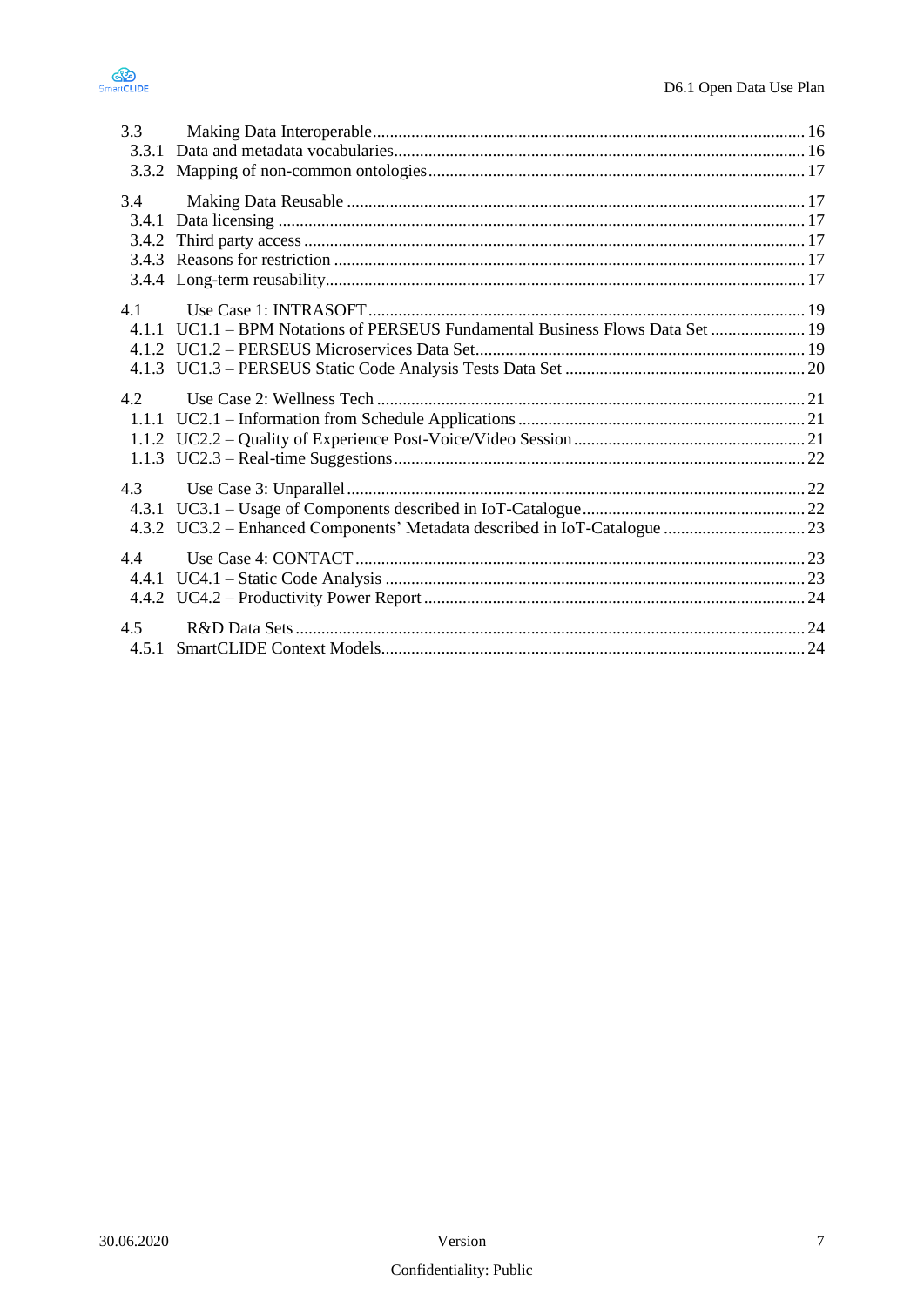

# **List of Figures**

|--|--|--|

## **List of Tables**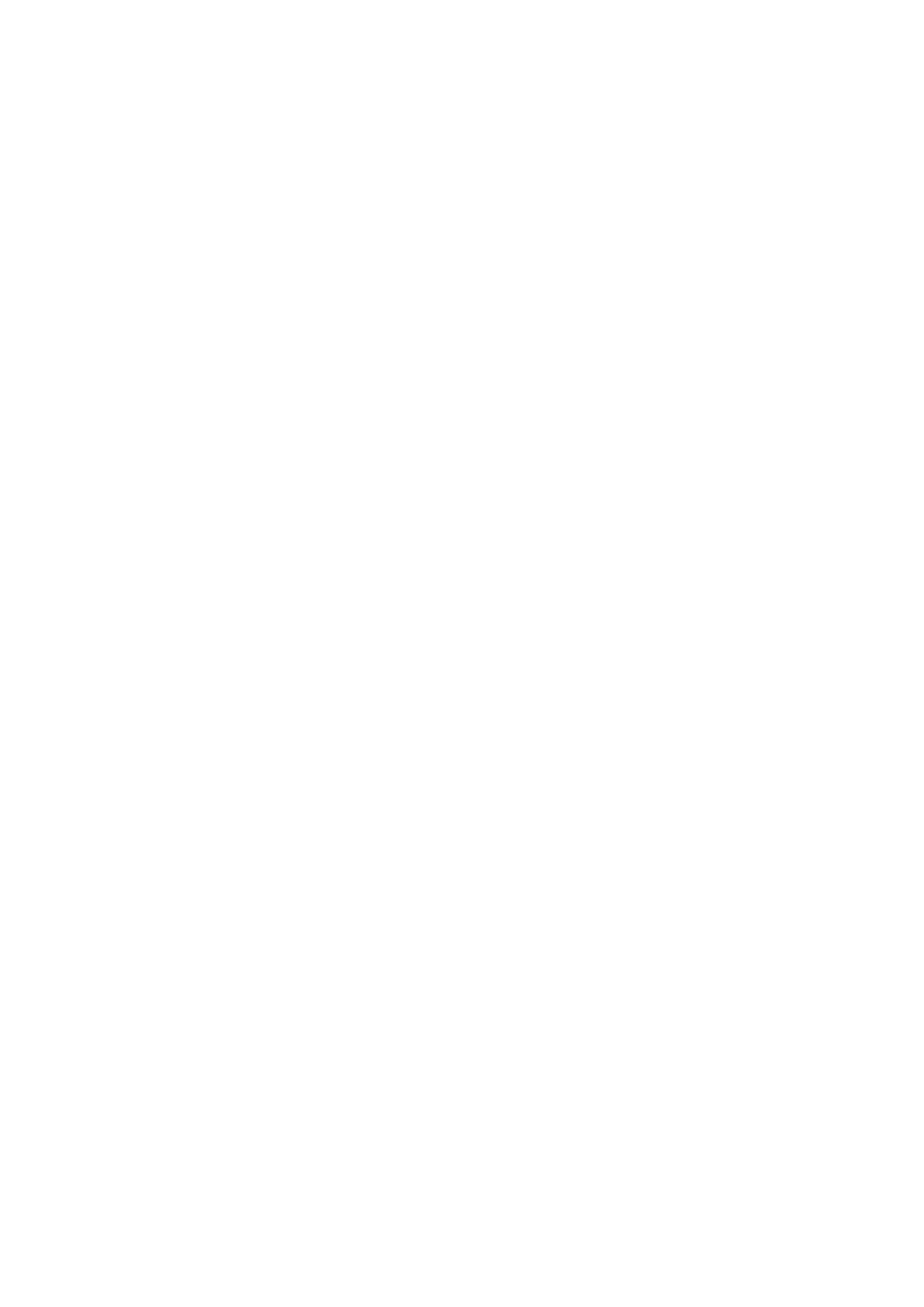

# <span id="page-9-0"></span>**1 Introduction**

The SmartCLIDE project participates in the Open Research Data pilot under the Horizon 2020 Programme and, in the interest of supporting the SmartCLIDE ecosystem, seeks whenever feasible to share open data by making data sets used and created within the project publicly available. This will apply both to data sets used for the Use Case evaluations later in the project (if they are not proprietary), as well as data used in the development or laboratory validation of the work carried out under the research and development tasks, which may not be included as part of the project's formal reporting.

This deliverable outlines the initial Open Data Use Plan for SmartCLIDE, in line with the H2020 guidelines for Open Data Use Plan creation<sup>1</sup>. It identifies the initial classes of datasets that the project foresees to utilise and create primarily with respect to the Use Case evaluations, providing an outline of the type of data, format, metadata and sharing modalities for the data sets identified in the early stages of the project.

The purpose of this Open Data Use Plan is to provide a description of the main elements of the data management policies that will be used by the consortium with regard to all the data sets that will be generated or adopted by the project. The Open Data Use Plan is not a fixed document and is intended to evolve during the operation of the SmartCLIDE project. This initial version of the Open Data Use Plan includes an overview of the data sets to be produced by the project, and the specific conditions that are attached to them.

### <span id="page-9-1"></span>**1.1 Data Lifecycle**

The data management plan for the SmartCLIDE project is intended to evolve over the project operation to eventually cover the entire data lifecycle for the data created or adopted by the project. Figure 1 depicts the typical lifecycle for a given data set.

Data lifecycle support is an important aspect related to creating a sustainable SmartCLIDE ecosystem where evolving data sets can help sustain the ecosystems and create opportunities for new applications and services that further exploit the SmartCLIDE technologies for an integrated development environment supporting the full-stack implementation, composition and deployment of data-centred services and applications in the cloud. Supporting policies and procedures concerning SmartCLIDE related data sets will be further analysed and outlined in later deliverables addressing the SmartCLIDE ecosystems, exploitation strategies and associated business models.

<sup>1</sup> See European Commission "Guidelines on Data Management in Horizon 2020 available at: [https://ec.europa.eu/research/participants/data/ref/h2020/grants\\_manual/hi/oa\\_pilot/h2020-hi-oa-data-mgt\\_en.pdf](https://ec.europa.eu/research/participants/data/ref/h2020/grants_manual/hi/oa_pilot/h2020-hi-oa-data-mgt_en.pdf)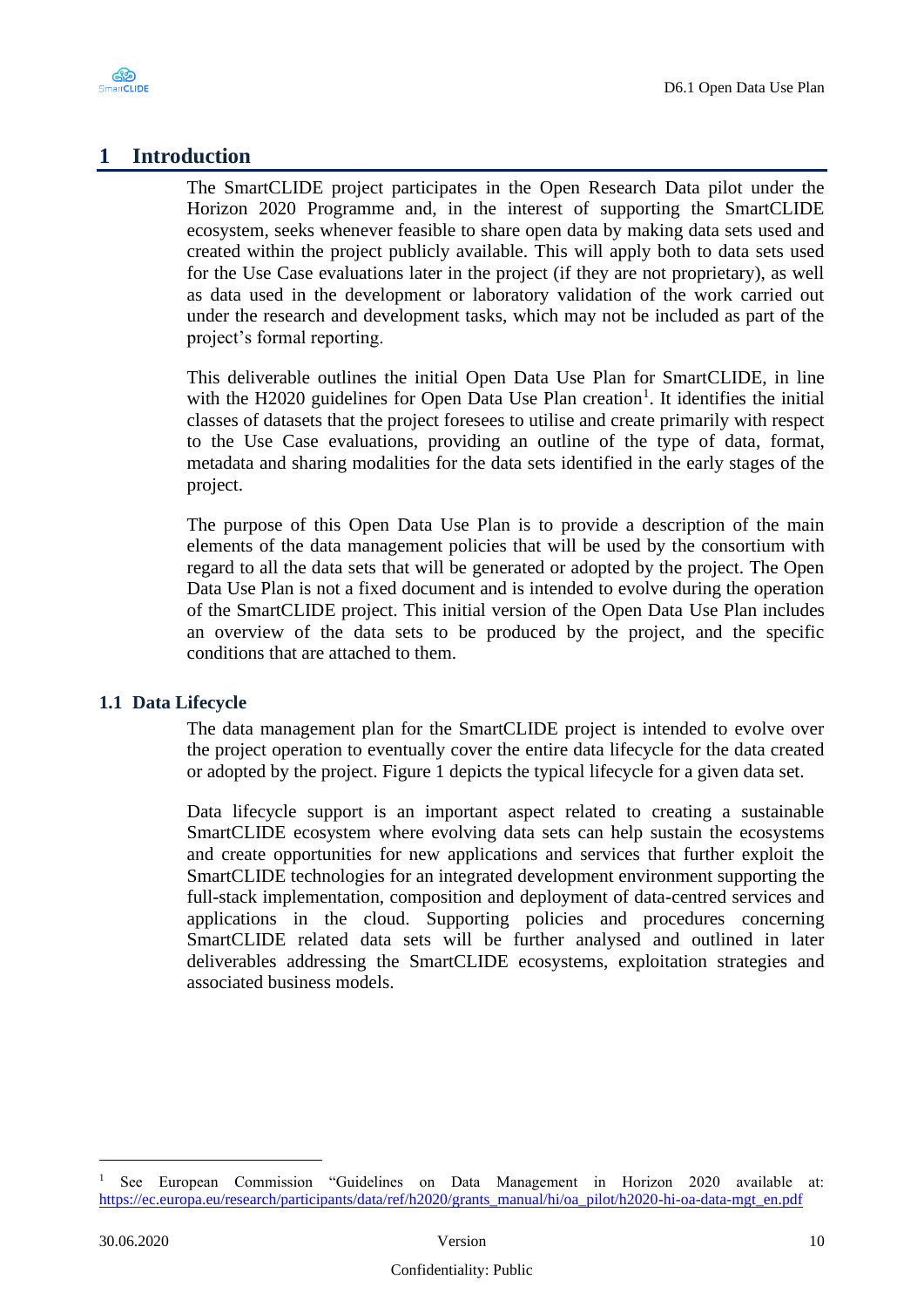



#### **Figure 1: Data Lifecycle Elements<sup>2</sup>**

<span id="page-10-1"></span>[Figure 1](#page-10-1) depicts a typical data set lifecycle, although there can be many variations. For example, some Use Case providers may utilise or share raw data from Data Collection sources without any Data Analysis.

Key elements to be considered in managing data within the data lifecycle are the following:

- **File formats**
- Organisation and naming conventions
- **Quality control**
- Access modalities
- Persistence and recovery
- Metadata and data conversion
- Sharing and preservation

These elements are addressed for the initial data sets described in this plan in accordance with the European Commission guidelines. At this early stage of the SmartCLIDE project some of the data set information provided should be considered preliminary and subject to change.

### <span id="page-10-0"></span>**1.2 Intended Audience**

This deliverable is intended to establish a view of the initial data sets that have been identified for use in the project technology evaluations and development tasks and to document the planning that is already taking place within the project concerning access and preservation of data. This report provides initial guidance on data management to the project partners and is particularly relevant for partners responsible for data collection and Use Case evaluations. It should be considered a first snapshot, which will evolve throughout the project as further details concerning the technologies and Use Case evaluations are specified, and additional procedures and infrastructures are created or adapted for storing and managing project related data.

<sup>2</sup> Source: University of Virginia Library, Research Data Services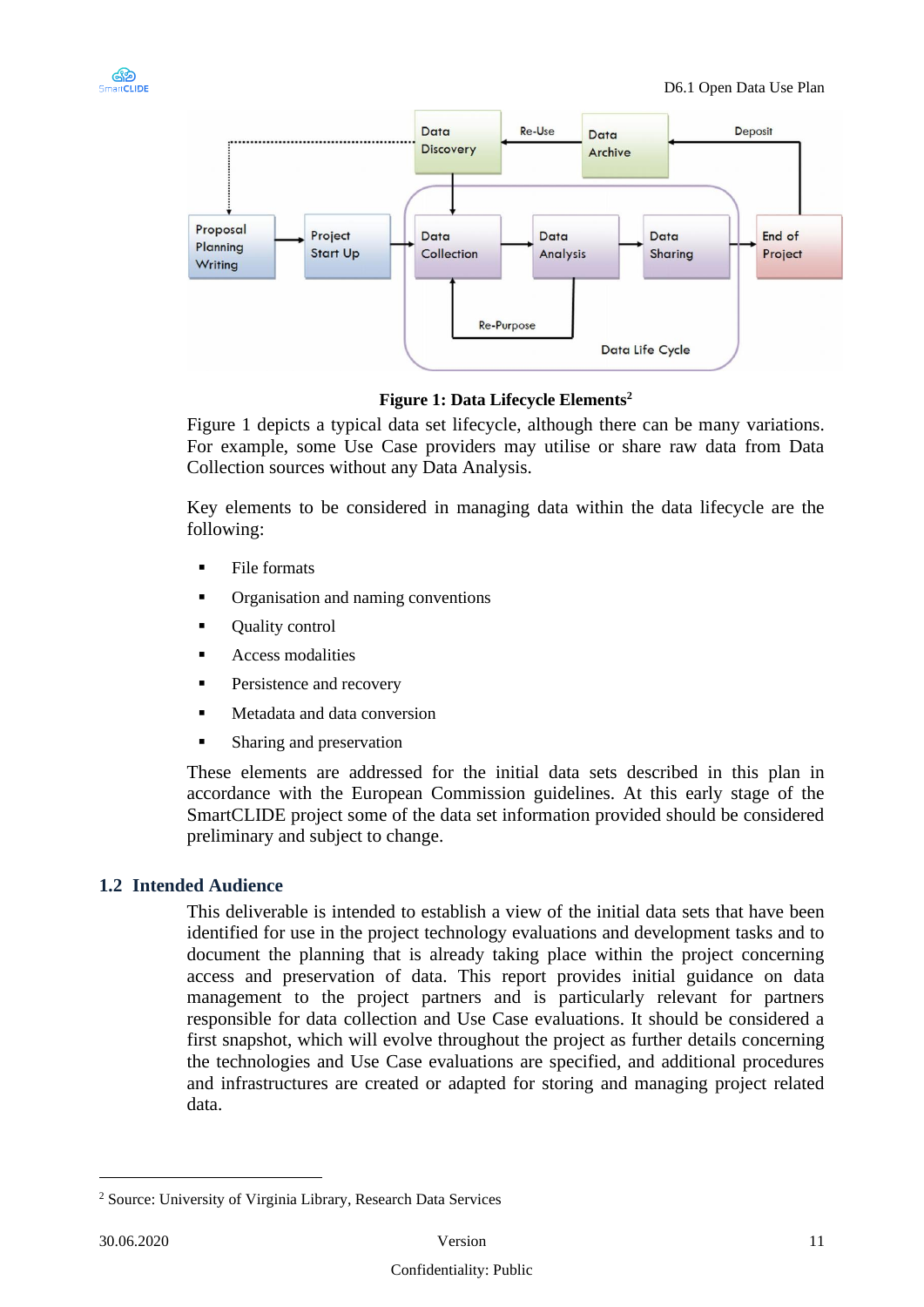

#### <span id="page-11-0"></span>**1.3 Structure of this Deliverable**

This deliverable has been structured with three main sections addressing the different aspects of data management within the SmartCLIDE project as follows:

- Section [2](#page-12-0) provides an overview of the initial data policies established for the project
- Section [3](#page-14-0) gives an overview about the general Findable, Accessible, Interoperable, Reusable (FAIR) provisions that will be applied by the project for managing data sets
- Section [4](#page-17-0) describes the data sets already identified for use in the Use Case evaluations and development tasks, most of which exist, and others will be created during the project operation

The final section provides the conclusions.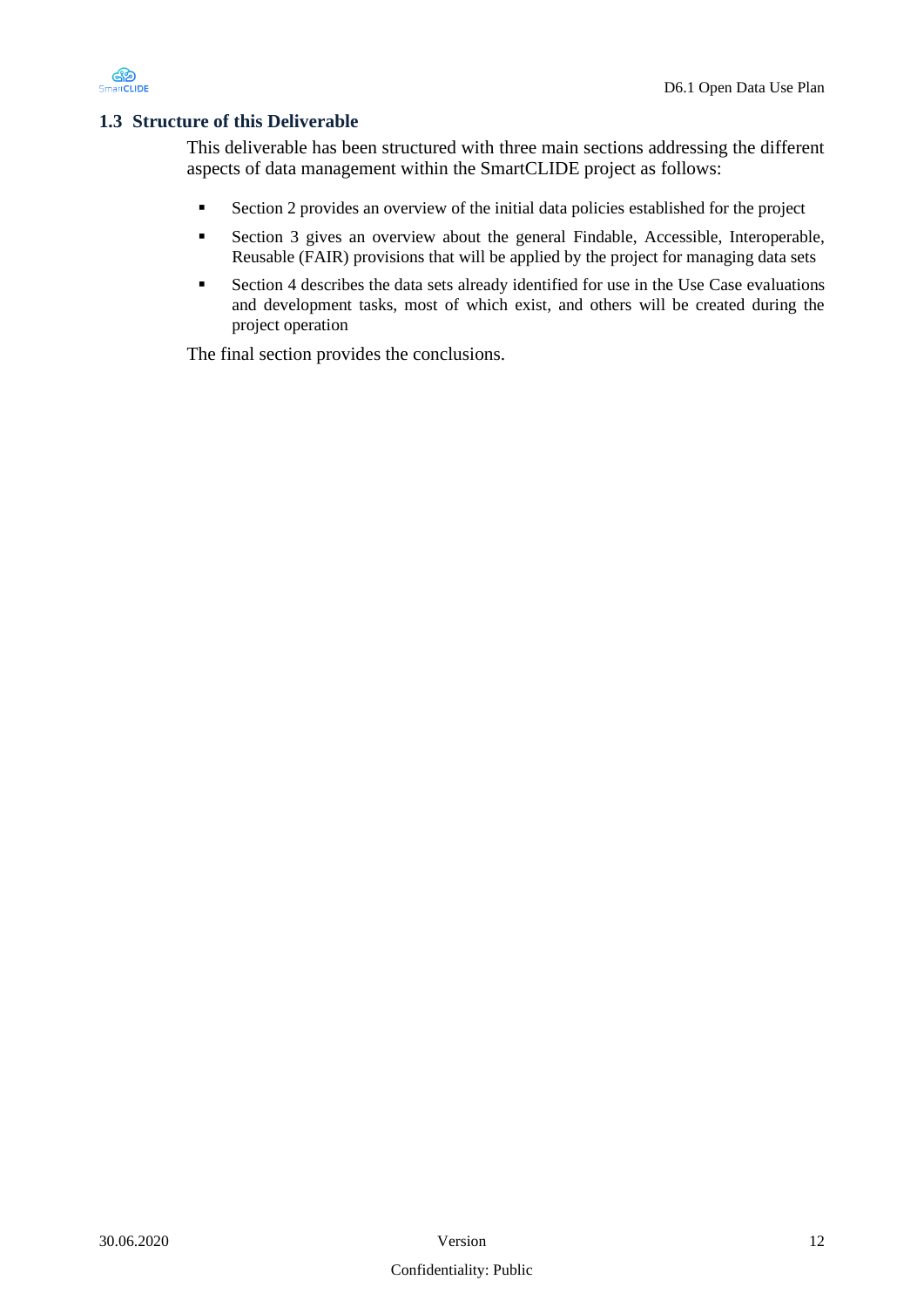

# <span id="page-12-0"></span>**2 Project Data Policies**

#### <span id="page-12-1"></span>**2.1 Participation in the Pilot on Open Research Data**

The SmartCLIDE project participates in the Pilot on Open Research Data launched by the European Commission in conjunction with the Horizon 2020 Programme. The consortium strongly believes in the concepts of open research and development, and in the benefits that the European software development community can draw from allowing reuse of data on much larger scales across Europe. Therefore, whenever feasible, data produced by the project can potentially be published under open access procedures – though this objective may be constrained in view of other principles related to IPR and security as described below, as well as partner exploitation interests.

#### <span id="page-12-2"></span>**2.2 IPR Management and Security**

Many project partners have or will have Intellectual Property Rights (IPR) on the project technologies and data, which for some partners are essential for economic sustainability. The SmartCLIDE project consortium will therefore have an obligation to protect these data and to publish data only if the concerned partner(s) have granted explicit authorisation. Another effect of IPR management is that some of the data collected through the SmartCLIDE project may be of high value for application and service providers and therefore due consideration of the business models and ecosystem should be taken in advance of open access decisions for project data sets. All measures should therefore be taken to prevent data from being leaked or hacked, which could potentially undermine the ecosystem planning for the project or the commercial opportunities for SmartCLIDE project partners. Repositories used by the project for data that have potential commercial value will be secured until decisions are taken concerning open access by the respective partner(s), and in view of the planned business models within the SmartCLIDE ecosystem.

For sensitive data, a holistic security approach will be undertaken to protect the three main pillars of information security: confidentiality, integrity, and availability. The security approach will consist of an assessment of security risks for each data set followed by an impact analysis. This analysis will be performed on the information and data processed by the SmartCLIDE system, their flows and any risk associated with their processing. Particular assessment attention will be placed on any data sets containing personally identifiable information.

#### <span id="page-12-3"></span>**2.3 Personal Data Protection**

For some of the activities to be carried out by the project, it may be necessary to collect basic personal data (e.g. name, e-mail address, activities, role) for use in the Use Case evaluations, even though the project will avoid collecting such data unless deemed necessary. Such data will be handled in compliance with the EU's Data Protection Directive 95/46/EC1, and more recently the General Data Protection Regulation that came into effect in May 2018, aiming at protecting personal data. National legislations in Germany, Greece, Luxembourg, Portugal, Spain, and the United Kingdom applicable to the project will also be strictly followed.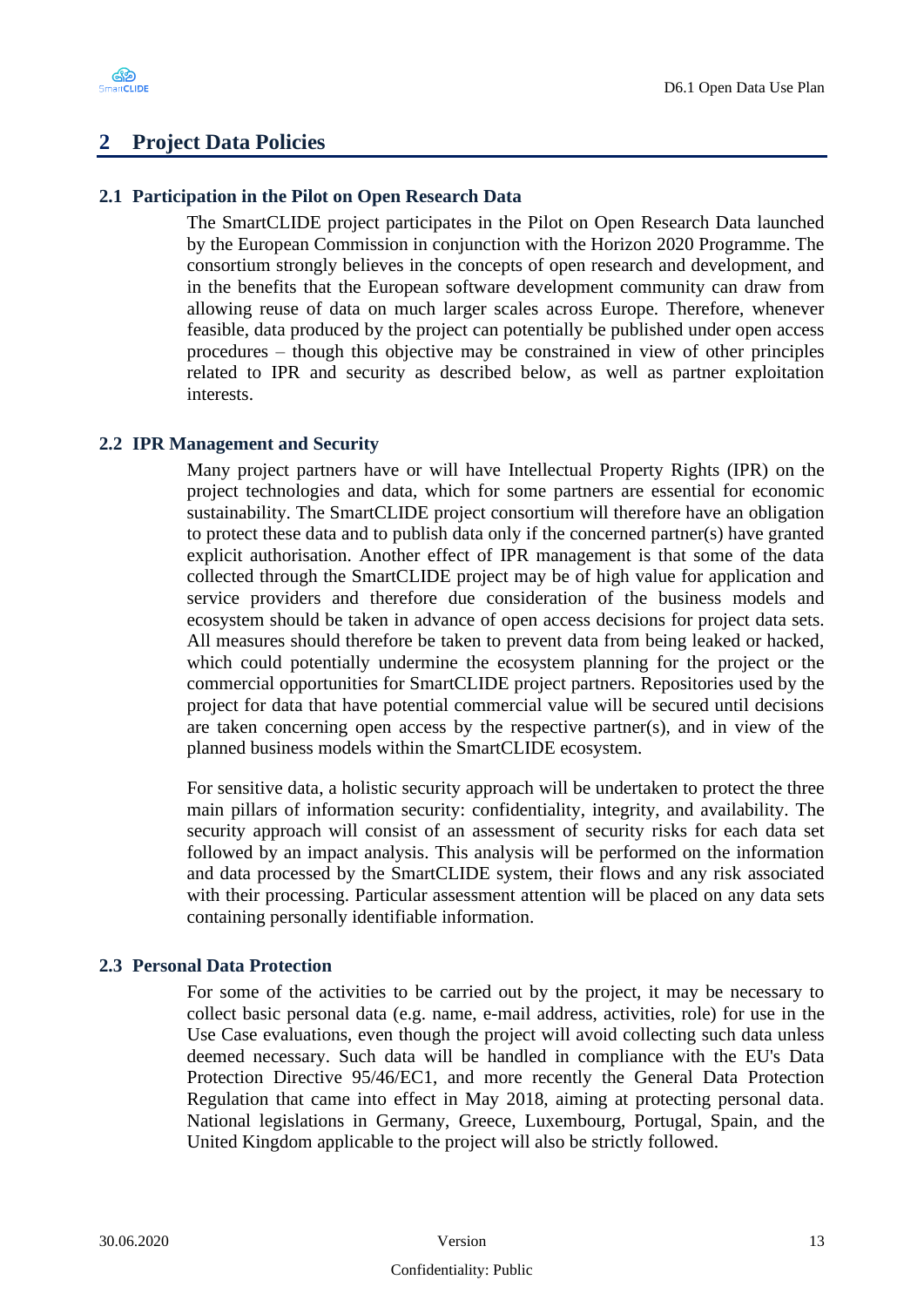

All personal data collected during the project will be done after giving test subjects full details on the evaluation experiments to be conducted, and after providing options to opt-out of the collection of any personal data. Any existing data sets that contain personal data will be anonymised by the data set provider for use in the project to prevent inadvertent access to personal data by project partners.

Further details concerning the arrangements the consortium partners have put in place addressing specific Ethics topics such as informed consent and protection of personal data will be provided in deliverable *D8.1 – H - Requirement No. 1* (due on month 9 of the project).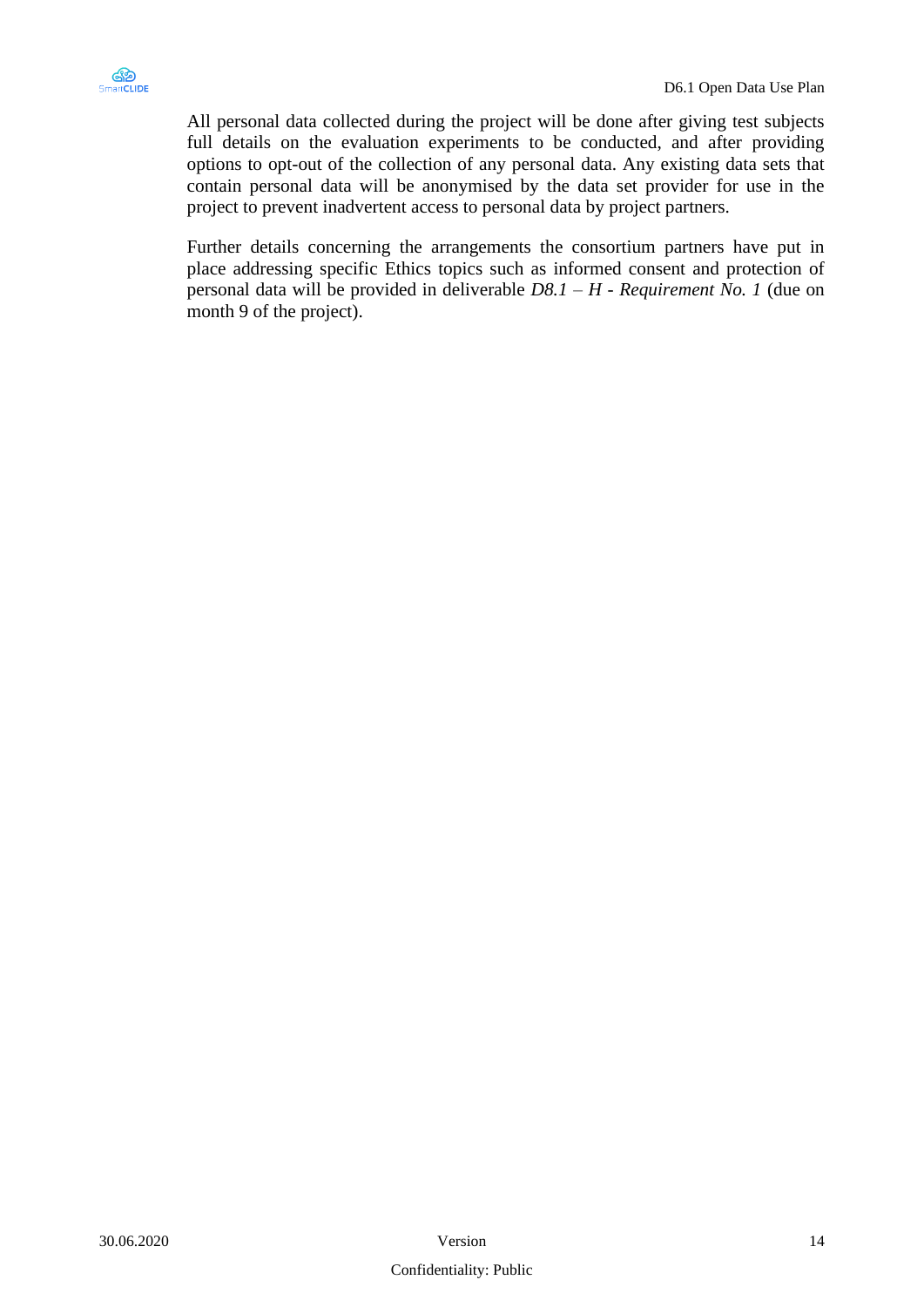

## <span id="page-14-0"></span>**3 General Provisions**

A set of General Provisions have been established that provide the rules to ensure that the project datasets are **F**indable, **A**ccessible, **I**nteroperable, **R**eusable (FAIR). These are described in the following sections.

### <span id="page-14-1"></span>**3.1 Making Data Findable**

#### <span id="page-14-2"></span>**3.1.1 Metadata**

Metadata are data on the research data themselves. They enable other researchers to find data in an online repository and, as such, are essential for the reusability of the dataset. By adding rich and detailed metadata, other researchers can better determine whether the dataset is relevant and useful for their own research. As described in the project GA (Article 29.2) for scientific publications, the bibliographic metadata should include all of the following:

- The terms "European Union (EU)" and "Horizon 2020"
- The name of the action, acronym and grant number
- The publication date, and length of the embargo period, if applicable
- A persistent identifier

These same attributes have been adopted by the project as the metadata elements to also be used for the project datasets in fulfilment of the requirements related to open access to research data in the GA (Article 29.3).

Note: All publications resulting from the SmartCLIDE project must acknowledge the financial support of the EU by the inclusion of the statement: "SmartCLIDE project has received funding from the European Union's Horizon 2020 research and innovation programme under GA No. 871177."

#### <span id="page-14-3"></span>**3.1.2 Persistent and unique identifier**

DOI and Creative Common's license numbers will be used as persistent identifiers on open data repositories.

#### <span id="page-14-4"></span>**3.1.3 Data discovery**

All datasets will be referenced and indexed in the most common internet search engines. Datasets will be therefore immediately discoverable using simple web search capabilities. In addition, Open and Embargoed datasets will be discoverable on the designated open repositories for the project (see Section 3.2).

#### <span id="page-14-5"></span>**3.1.4 Data identification**

All Open and Embargoed datasets shall have a DOI. This DOI might be the same as the publication for which the data have been used for (e.g. technical publication), if the publisher requires data be uploaded contextually to the publication.

Restricted and Closed datasets do not have a DOI, however, their metadata may have. The metadata shall clearly reference the dataset to which they refer.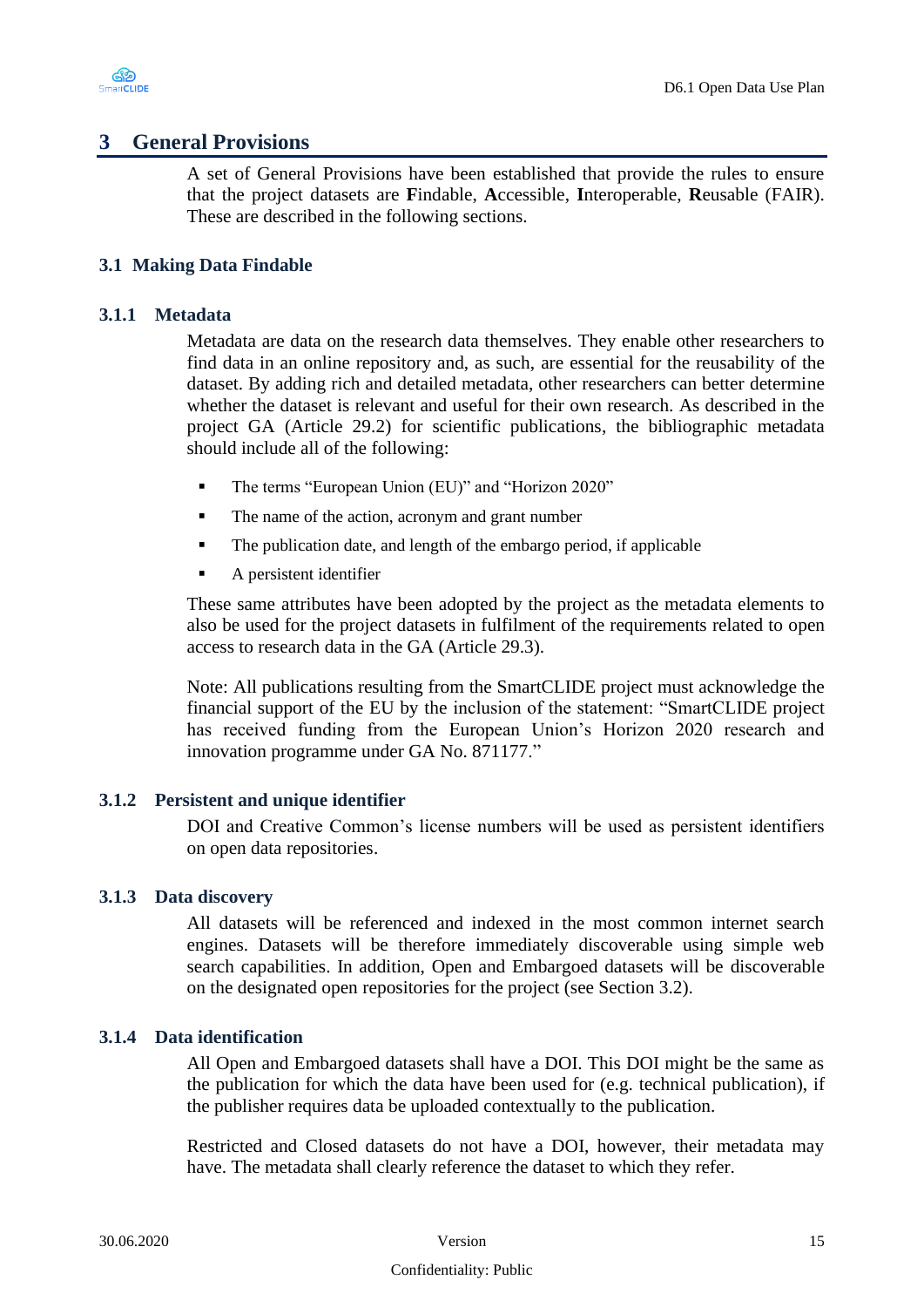

#### <span id="page-15-2"></span>**3.1.5 Keywords**

All Open and Embargoed datasets shall be tagged with the keywords "H2020", "SmartCLIDE", "871177", and at least one additional keyword indicative of the content of the dataset.

#### <span id="page-15-0"></span>**3.2 Making Data Accessible**

#### <span id="page-15-3"></span>**3.2.1 Projects datasets**

The SmartCLIDE project datasets will be first stored and organized in a database by the data owners (personal computer or on the organisation's secure server) and, where appropriate, on the project database. Some datasets, for which the Consortium declares no confidentiality or IPR issues, will be also stored in Zenodo<sup>3</sup>, the open access repository of the Open Access Infrastructure for Research in Europe (OpenAIRE). In such cases, the data access policy will be unrestricted. An embargo period may be incurred if collected datasets are linked to green open access publication. Access levels to datasets are specified as:

- $O = Open$
- $\blacksquare$  E = Embargo, followed by expiry date
- $\blacksquare$  R = Restricted
- $\blacksquare$   $C = Closed$

#### <span id="page-15-4"></span>**3.2.2 Accessibility of files**

Most data files are accessible with common and free software:

- .png, .tif, .jpg, .raw: Any image viewer such as XnView, IrfanView, GIMP etc.
- .pdf: Acrobat reader
- .xls, .xlsx: Google sheets, LibreOffice Calc
- .doc, .docx, .odt:, txt Google docs, LibreOffice Writer
- .xml, .csv, .sql: any text editor, or database import tools/viewers.

Additional file types that may be agreed during the progress of the project will be described accordingly within the SmartCLIDE services which produce or use them.

#### <span id="page-15-5"></span>**3.2.3 Repositories**

All datasets that will be produced within the SmartCLIDE project, and for which the Consortium declares no confidentiality or IPR issues, will be uploaded to Zenodo, with their respective access rights.

#### <span id="page-15-1"></span>**3.3 Making Data Interoperable**

#### <span id="page-15-6"></span>**3.3.1 Data and metadata vocabularies**

The Consortium will seek to use standard vocabularies within the datasets that are widely accepted by the respective communities. Controlled vocabularies should be

<sup>3</sup> <https://zenodo.org/>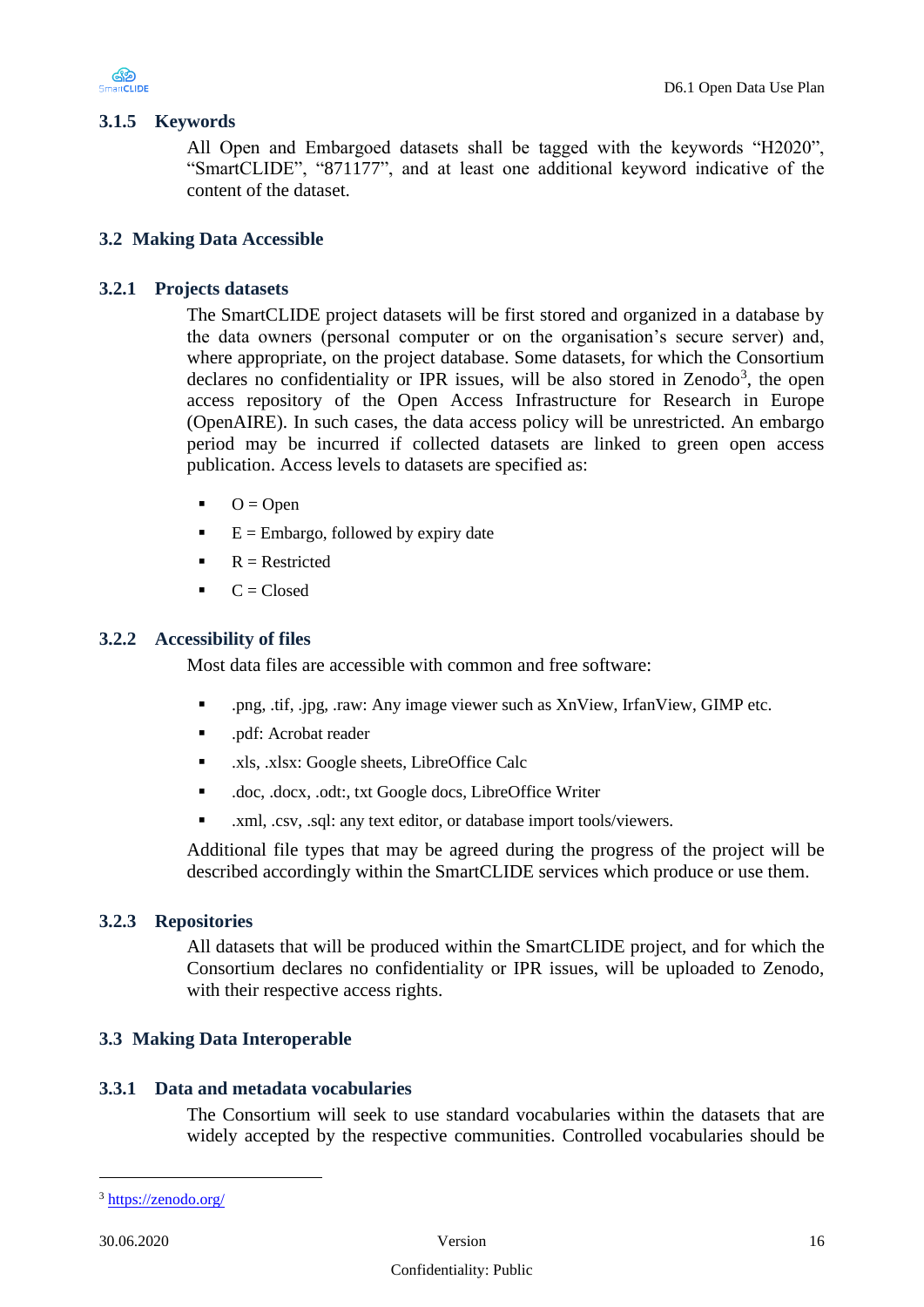

used in descriptive metadata fields to support consistent, accurate, and quick indexing and retrieval of relevant data. Keywords (see section 3.1.5) and their synonyms will be used for indexing and subject headings of the data and metadata.

#### <span id="page-16-1"></span>**3.3.2 Mapping of non-common ontologies**

Non-common, non-obvious ontologies should be explained in the metadata of the individual datasets.

#### <span id="page-16-0"></span>**3.4 Making Data Reusable**

#### <span id="page-16-2"></span>**3.4.1 Data licensing**

Creative Common Licensing will be used to protect the ownership of the datasets. Both Share-Alike and Non-Commercial-Share-Alike licenses will be considered for the parts of datasets that can be made publicly available.

#### <span id="page-16-3"></span>**3.4.2 Third party access**

Third parties must request access rights to Restricted and Closed data according to the procedure indicated in the respective metadata. Access rights to third parties will be evaluated by the data owner on a case-by-case basis. In general, third parties will have to state the purpose concerning why access rights are needed and sign a Non-Disclosure Agreement.

#### <span id="page-16-4"></span>**3.4.3 Reasons for restriction**

Restricted and closed data are raw experimental results which still need to undergo rigorous evaluation, data which might undermine the beneficiaries' IP protection and commercialisation strategies if published, or data containing sensitive information.

#### <span id="page-16-5"></span>**3.4.4 Long-term reusability**

Unless otherwise indicated, all Open and Embargoed data will be available for an indefinite time and curated until two years after project conclusion. Restricted and Closed data will be available and curated until two years after project conclusion.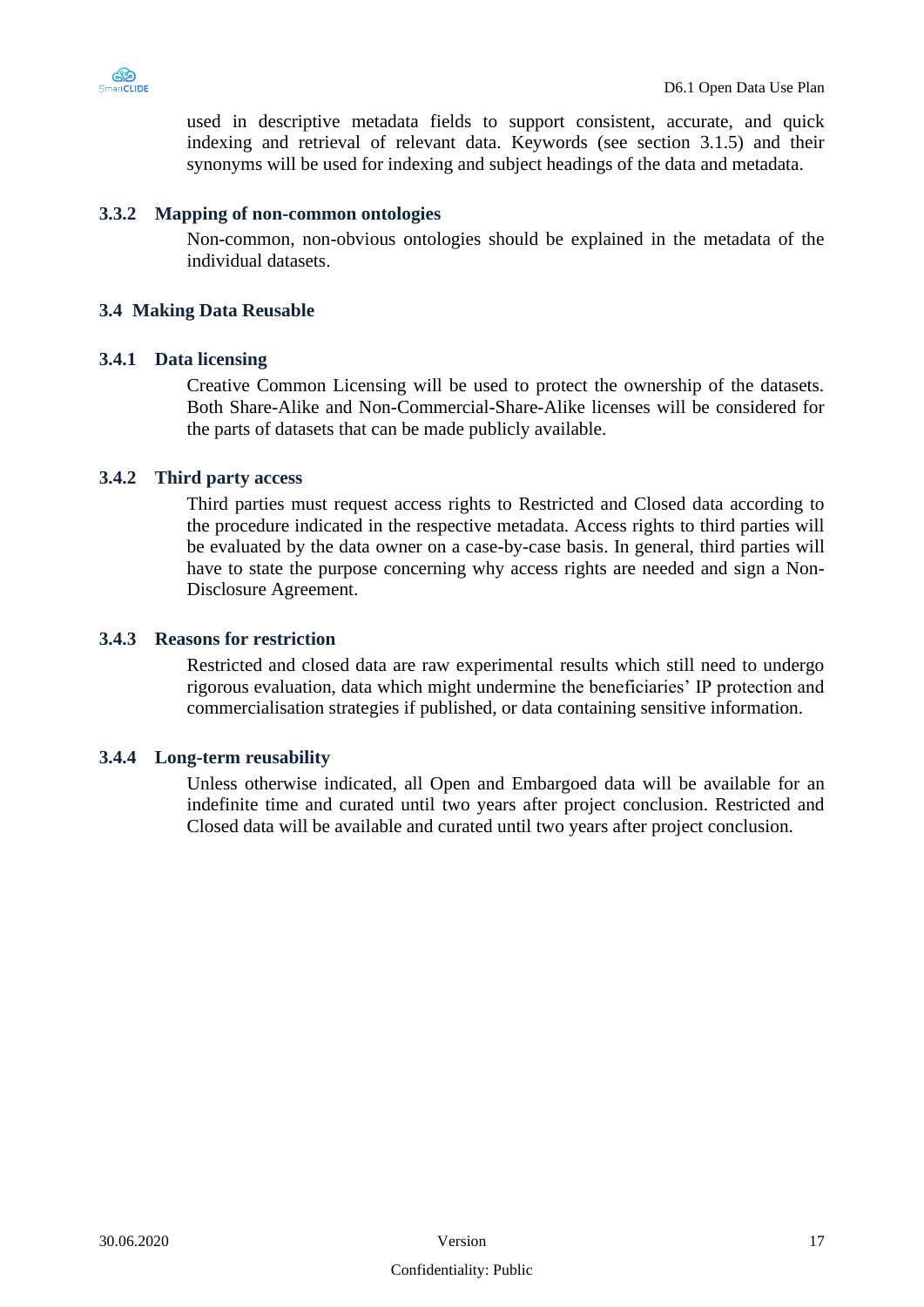

# <span id="page-17-0"></span>**4 Initial SmartCLIDE Data Sets**

The different data sets that will be gathered and processed by the SmartCLIDE project are described in the following subsections. The descriptions follow the guidelines provided by the European Commission with respect to data set characteristics. These initial data sets will be updated and extended with additional data sets by the project partners responsible for the different Use Case evaluations to be conducted later in the project, as well as by partners involved in technology development of the core technology components where benchmark and other relevant data sets may be generated or adopted during development. [Table 1](#page-17-1) provides an overview of the initial datasets identified for the project related to the evaluations to be carried out for the project Use Cases.

| No.          | Data set name                                                                       | <b>Description</b>                                                                                                                                                                                                      |
|--------------|-------------------------------------------------------------------------------------|-------------------------------------------------------------------------------------------------------------------------------------------------------------------------------------------------------------------------|
| $\mathbf{1}$ | Notations of PERSEUS<br>BPM<br><b>Fundamental Business Flows</b>                    | BPM notations of PERSEUS fundamental<br>business flows, which may be re-used or<br>adapted to similar needed ones for the<br>development of the<br>further<br><b>PERSEUS</b><br>functionalities.                        |
| 2            | PERSEUS Micro-Services Data<br>Set                                                  | The data set includes PERSEUS micro-<br>services for generic and thus re-usable<br>functionalities,<br>with<br>relevant<br>along<br>annotations/metadata                                                                |
| 3            | Static Code Analysis Tests of<br><b>PERSEUS</b><br>Software/Micro-<br>Services Code | Static code analysis data<br>of<br>Perseus<br>includes<br>modules,<br>Core<br>that<br>Perseus<br>system,<br>Revenue Management<br>System,<br>Perseus<br>Web-Services,<br>Legal<br>System,<br>Consumer Modules and more. |
| 4            | Information from Schedules                                                          | Data collected from schedule applications.                                                                                                                                                                              |
| 5            | Voice/Video Sessions                                                                | Data collected from finished voice/video<br>sessions.                                                                                                                                                                   |
| 6            | Real-time Suggestions                                                               | Data collected from finished voice/video<br>sessions.                                                                                                                                                                   |
| 7            | IoT Catalogue Components                                                            | JSON structures for the identification and<br>description of software components in IoT-<br>Catalogue.                                                                                                                  |
| 8            | Enhanced<br>Components'<br>Metadata                                                 | Metadata about the software components<br>produced by SmartCLIDE to allow them to<br>be used in development of SmartCLIDE<br>applications.                                                                              |
| 9            | <b>Static Code Analysis</b>                                                         | Static code analysis data of<br>relevant<br>applications such as CONTACT Elements for<br><b>IoT and Platform</b>                                                                                                        |
| 10           | Productivity Power Report                                                           | Data collected from daily work through<br>automatically collecting metrics from SCMs<br>and the in-house installation of CONTACT<br>Elements                                                                            |
| 11           | <b>SmartCLIDE Context Models</b>                                                    | SmartCLIDE context<br>models<br>will<br>The<br>describe context information and relations<br>this information.<br>The<br>between<br>context<br>models will form the basis for the context<br>sensitivity modules.       |

<span id="page-17-1"></span>**Table 1: Summary of initial SmartCLIDE Use Case Data Sets**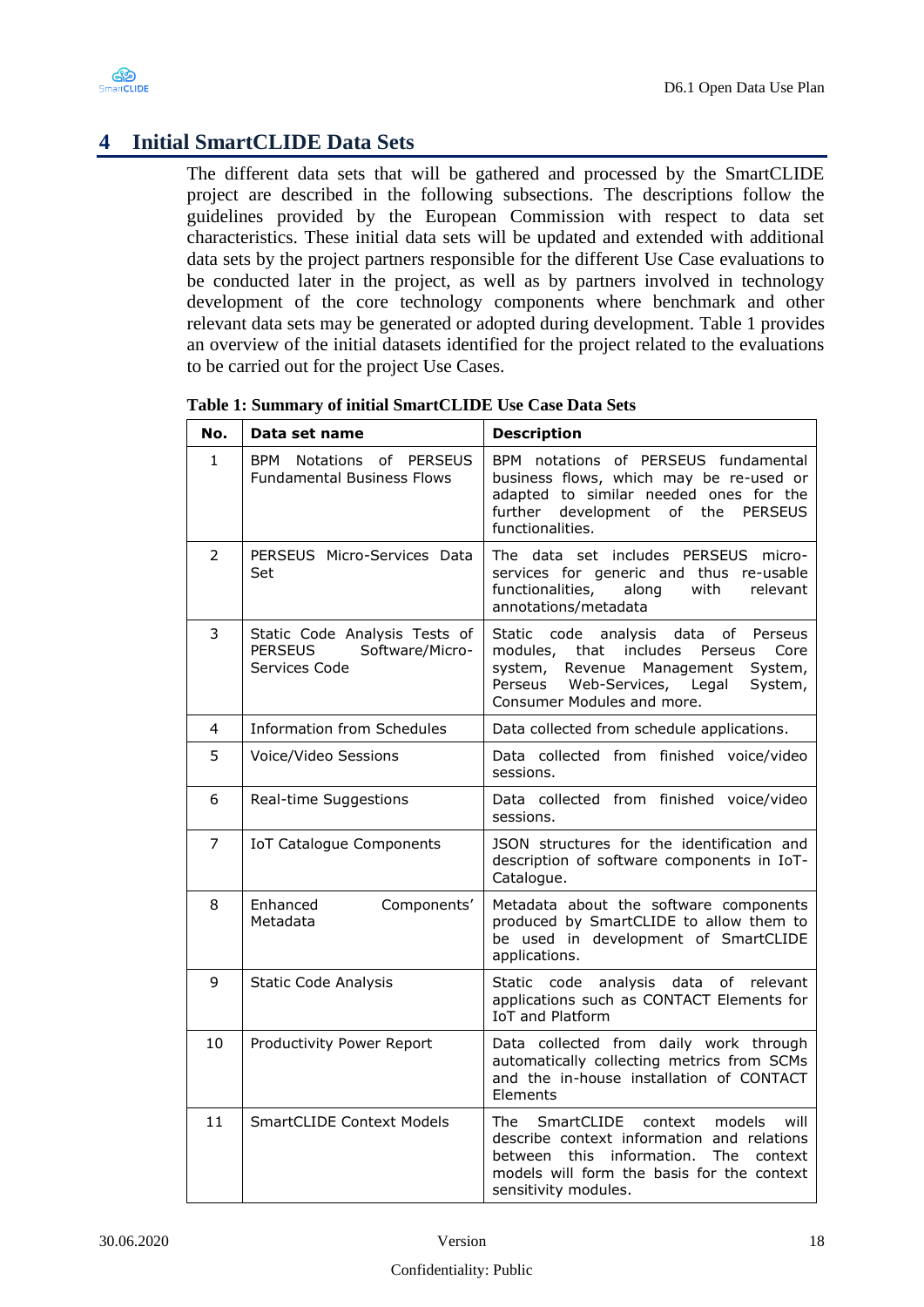

The descriptions provided below of each data set follow the European Commission provided template and includes the following elements:

- **Data Set Name** used to keep track of different data sets.
- **Contributor(s)** organisations that are responsible for the data. This can be a project partner, but also external organisations can be contributors.
- **Description** briefly summarises the type of data elements that exist, or will be created, and the format.
- **Example 1 Standards** any standards the data set might follow in the way elements are described or structured.
- **Quality Assurance** procedures that might be in place to ensure quality is maintained such as consistency or reliability of the data.
- Access indication if the existing data set or data to be created in the SmartCLIDE project will be publicly accessible or restricted.
- Archiving and preservation indicates if facilities for preserving the data are provided by the project partner, a third-party, or the SmartCLIDE project will need to create facilities (e.g. project website).

The characteristics of each of the identified data sets are summarised in the following sections. The following sections summarise the data sets that have been identified with respect to the Use Case evaluation tasks to be carried out in the project.

#### <span id="page-18-0"></span>**4.1 Use Case 1: INTRASOFT**

#### <span id="page-18-1"></span>**4.1.1 UC1.1 – BPM Notations of PERSEUS Fundamental Business Flows Data Set**

| Data set name or<br>reference                             | BPM Notations of PERSEUS Fundamental Business Flows                                                                                                                                                                                                 |  |
|-----------------------------------------------------------|-----------------------------------------------------------------------------------------------------------------------------------------------------------------------------------------------------------------------------------------------------|--|
| Contributor(s)                                            | <b>INTRASOFT International</b>                                                                                                                                                                                                                      |  |
| Data<br>set<br>description<br>and<br>format               | BPM notations of PERSEUS fundamental business flows, which<br>may be re-used or adapted to similar needed ones for the<br>further development of the PERSEUS functionalities. The aim is<br>to support Programming by Example and Low Code paradigm |  |
| Standards (if any)                                        | <b>BPMN 2.0</b>                                                                                                                                                                                                                                     |  |
| <b>Quality assurance</b><br>(if any)                      |                                                                                                                                                                                                                                                     |  |
| <b>Access</b>                                             | $\Box$ Public access<br>$\boxtimes$ Restricted access<br>$\Box$ Other (please describe):                                                                                                                                                            |  |
| <b>Archiving</b><br>and<br>preservation<br>responsibility | $\boxtimes$ Project partner<br>$\Box$ External party<br>$\Box$ SmartCLIDE project<br>$\Box$ Other (please describe):                                                                                                                                |  |

#### <span id="page-18-2"></span>**4.1.2 UC1.2 – PERSEUS Microservices Data Set**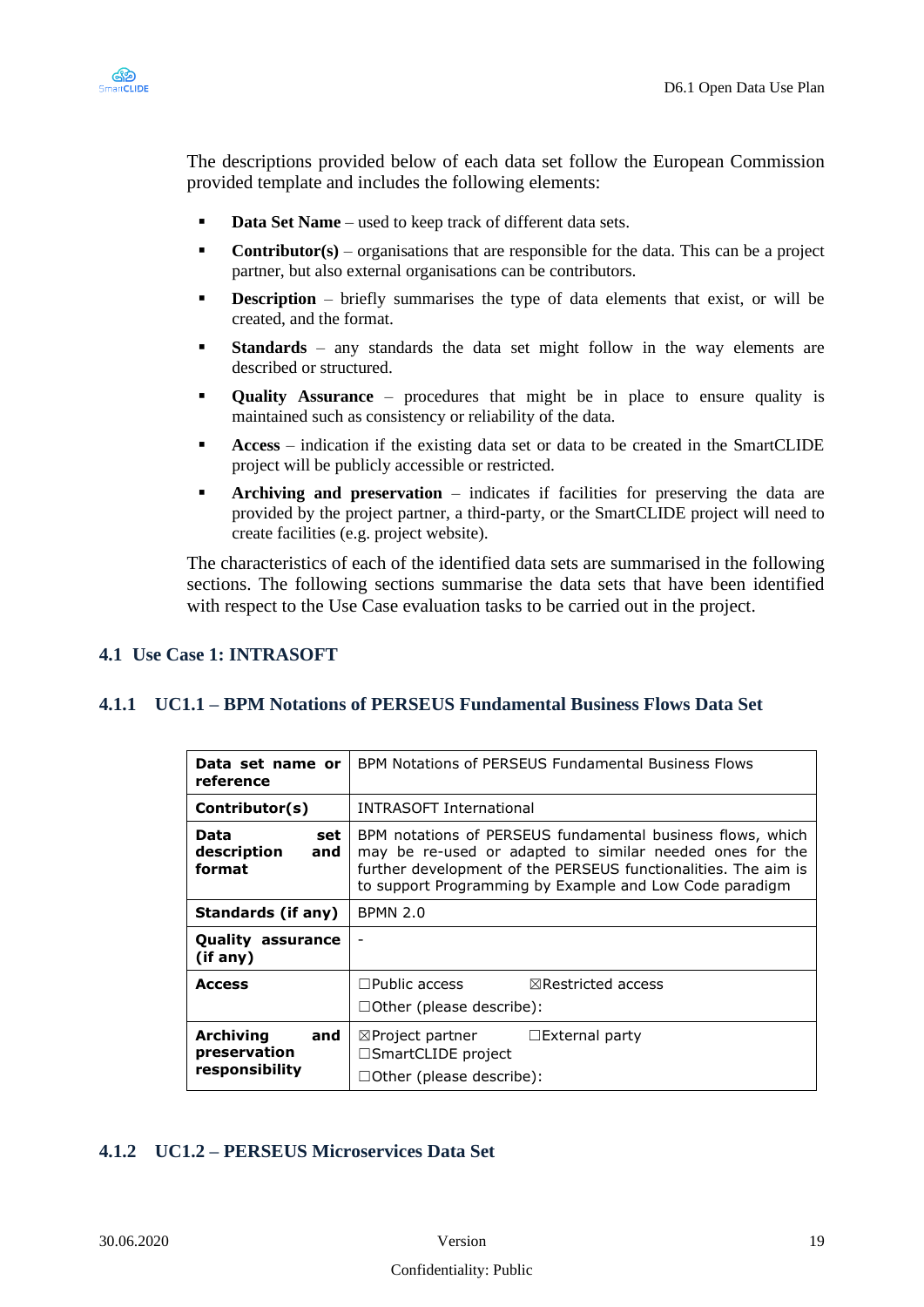

| Data set name or<br>reference                      | PERSEUS Microservices Data Set                                                                                                                  |  |
|----------------------------------------------------|-------------------------------------------------------------------------------------------------------------------------------------------------|--|
| Contributor(s)                                     | <b>INTRASOFT International</b>                                                                                                                  |  |
| Data<br>set<br>description<br>and<br>format        | The data set includes PERSEUS micro-services for generic and<br>re-usable functionalities, along with relevant<br>thus<br>annotations/metadata  |  |
| Standards (if any)                                 | JSON, or any data format when the API Gateway pattern is<br>used when exposing the PERSEUS services to external parties,<br>using Apache Camel. |  |
| <b>Quality assurance</b><br>(if any)               |                                                                                                                                                 |  |
| <b>Access</b>                                      | $\Box$ Public access<br>$\boxtimes$ Restricted access<br>$\Box$ Other (please describe):                                                        |  |
| Archiving<br>and<br>preservation<br>responsibility | $\boxtimes$ Project partner $\Box$ External party<br>$\Box$ SmartCLIDE project<br>□Other (please describe):                                     |  |

# <span id="page-19-0"></span>**4.1.3 UC1.3 – PERSEUS Static Code Analysis Tests Data Set**

| Data set name or<br>reference                             | Static Code Analysis Tests of PERSEUS Software/Micro-Services<br>Code                                                                                                                                          |
|-----------------------------------------------------------|----------------------------------------------------------------------------------------------------------------------------------------------------------------------------------------------------------------|
| Contributor(s)                                            | <b>INTRASOFT International</b>                                                                                                                                                                                 |
| Data<br>set<br>description<br>and<br>format               | Static code analysis data of Perseus modules, that includes<br>Perseus Core system, Revenue Management System, Perseus<br>Web-Services, Legal System, Consumer Modules and more.                               |
|                                                           | Analysis includes both overall and per period of time:                                                                                                                                                         |
|                                                           | Bugs and Vulnerabilities<br>٠<br>Code Smells<br>Overall Coverage<br>٠<br>Duplications of code blocks.<br>$\bullet$<br>Issue analysis<br>$\bullet$<br>Statistics per Reliability, Security and Maintainability. |
| Standards (if any)                                        | SonarLint / SonarQube format                                                                                                                                                                                   |
| <b>Quality assurance</b><br>(if any)                      | $\blacksquare$                                                                                                                                                                                                 |
| <b>Access</b>                                             | $\Box$ Public access<br>$\boxtimes$ Restricted access                                                                                                                                                          |
|                                                           | $\Box$ Other (please describe):                                                                                                                                                                                |
| <b>Archiving</b><br>and<br>preservation<br>responsibility | $\boxtimes$ Project partner<br>$\Box$ External party<br>$\square$ SmartCLIDE project<br>□Other (please describe):                                                                                              |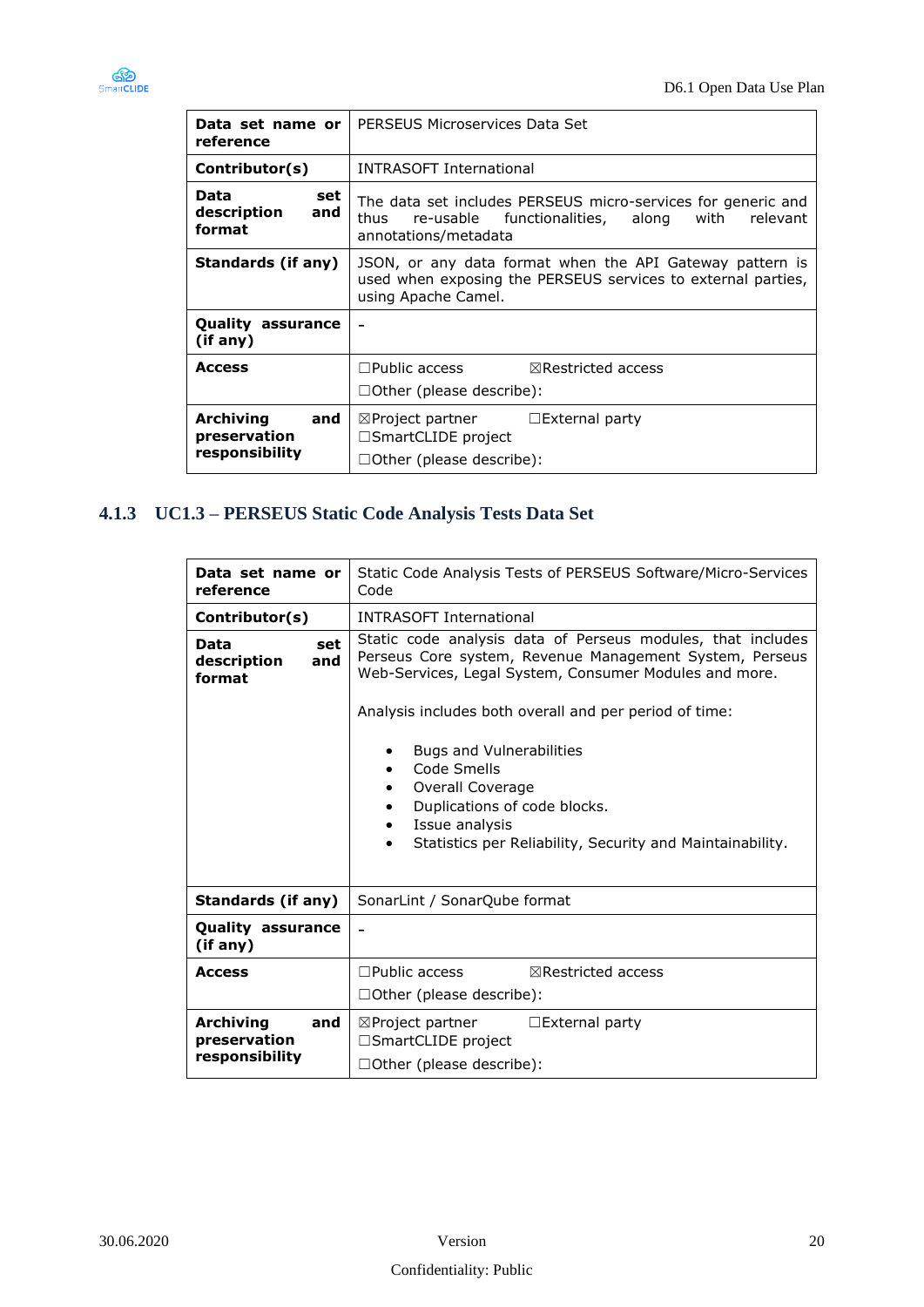

### <span id="page-20-0"></span>**4.2 Use Case 2: Wellness Tech**

### <span id="page-20-1"></span>**1.1.1 UC2.1 – Information from Schedule Applications**

| Data set name or l<br>reference                    | <b>Information from Schedules</b>                                                                                                                                                                                         |
|----------------------------------------------------|---------------------------------------------------------------------------------------------------------------------------------------------------------------------------------------------------------------------------|
| Contributor(s)                                     | <b>Wellness TechGroup</b>                                                                                                                                                                                                 |
| Data<br>set<br>description<br>and<br>format        | Data collected from schedule applications:<br>Expected duration<br>$\bullet$<br>Invited participants<br>Confirmed participants<br>Scheduled Date                                                                          |
| Standards (if any)                                 | <b>CSV</b>                                                                                                                                                                                                                |
| <b>Quality assurance</b><br>(if any)               | $\overline{\phantom{a}}$                                                                                                                                                                                                  |
| <b>Access</b>                                      | $\Box$ Public access<br>$\Box$ Restricted access<br>$\boxtimes$ Other (please describe): Information is restricted to some<br>users. In case data are accessible via REST API, this is<br>restricted to authorised users. |
| Archiving<br>and<br>preservation<br>responsibility | $\boxtimes$ Project partner $\Box$ External party<br>$\Box$ SmartCLIDE project<br>$\Box$ Other (please describe):                                                                                                         |

# <span id="page-20-2"></span>**1.1.2 UC2.2 – Quality of Experience Post-Voice/Video Session**

| reference                                                 | <b>Data set name or   Voice/Video Sessions</b>                                                                                                                                                                                              |
|-----------------------------------------------------------|---------------------------------------------------------------------------------------------------------------------------------------------------------------------------------------------------------------------------------------------|
| Contributor(s)                                            | <b>Wellness TechGroup</b>                                                                                                                                                                                                                   |
| Data<br>set<br>description<br>and<br>format               | Data collected from finished voice/video sessions:<br>Duration<br>Participants<br>٠<br>Room type (audio/video)<br>٠<br>Aggregated throughput<br>Avg. packet loss ratio<br>Avg. delay<br>Avg. jitter<br>٠<br>avg. satisfaction (from 1 to 5) |
| Standards (if any)                                        | <b>CSV</b>                                                                                                                                                                                                                                  |
| <b>Quality assurance</b><br>(if any)                      |                                                                                                                                                                                                                                             |
| <b>Access</b>                                             | $\Box$ Public access<br>$\Box$ Restricted access<br>$\boxtimes$ Other (please describe): Information is restricted to some<br>users. In case data are accessible via REST API, this is<br>restricted to authorised users.                   |
| <b>Archiving</b><br>and<br>preservation<br>responsibility | $\boxtimes$ Project partner $\Box$ External party<br>□SmartCLIDE project<br>□Other (please describe):                                                                                                                                       |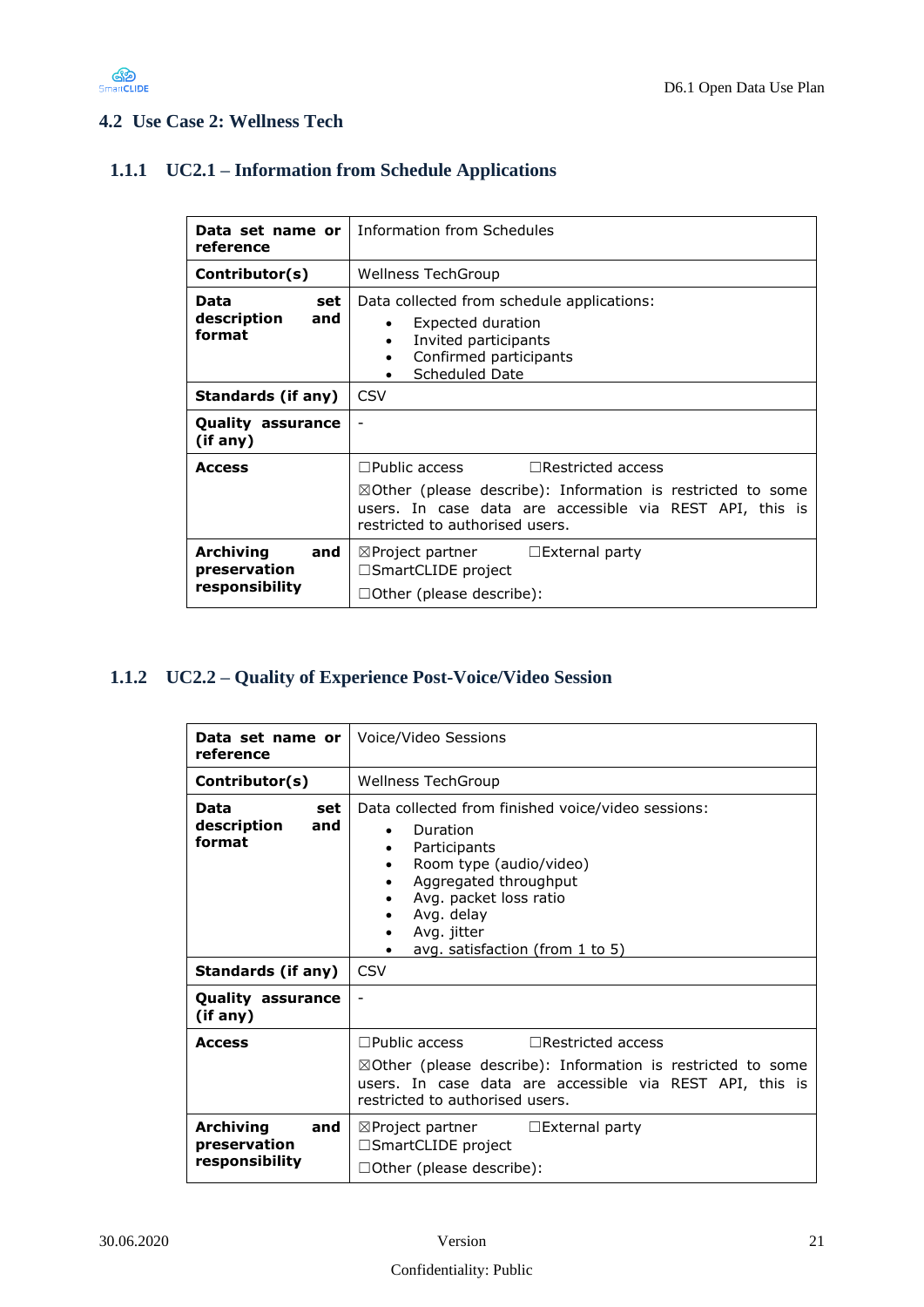

# <span id="page-21-1"></span>**1.1.3 UC2.3 – Real-time Suggestions**

| Data set name or<br>reference                             | Real-time Suggestions                                                                                                                                                                                                     |
|-----------------------------------------------------------|---------------------------------------------------------------------------------------------------------------------------------------------------------------------------------------------------------------------------|
| Contributor(s)                                            | <b>Wellness TechGroup</b>                                                                                                                                                                                                 |
| Data<br>set<br>description<br>and<br>format               | Data collected from finished voice/video sessions:<br>Camera recommendations<br>Microphone recommendations<br>Bandwidth consumption recommendation<br>Camera events<br>Microphone events                                  |
| Standards (if any)                                        | <b>CSV</b>                                                                                                                                                                                                                |
| <b>Quality assurance</b><br>(if any)                      |                                                                                                                                                                                                                           |
| <b>Access</b>                                             | $\Box$ Public access<br>$\Box$ Restricted access<br>$\boxtimes$ Other (please describe): Information is restricted to some<br>users. In case data are accessible via REST API, this is<br>restricted to authorised users. |
| <b>Archiving</b><br>and<br>preservation<br>responsibility | $\boxtimes$ Project partner $\Box$ External party<br>$\Box$ SmartCLIDE project<br>$\Box$ Other (please describe):                                                                                                         |

### <span id="page-21-0"></span>**4.3 Use Case 3: Unparallel**

# <span id="page-21-2"></span>**4.3.1 UC3.1 – Usage of Components described in IoT-Catalogue**

| Data set name or l<br>reference             | IoT Catalogue Components                                                                                                                                                                                                                       |
|---------------------------------------------|------------------------------------------------------------------------------------------------------------------------------------------------------------------------------------------------------------------------------------------------|
| Contributor(s)                              | UNPARALLEL, External Partners                                                                                                                                                                                                                  |
| set<br>Data<br>description<br>and<br>format | JSON structures for the identification and description of<br>software components in IoT-Catalogue. Each structure provides<br>several fields, including:                                                                                       |
|                                             | Name of Component<br>Legal owner<br>Licence<br>Link for repository (if open source)<br>Website                                                                                                                                                 |
| <b>Standards (if any)</b>                   |                                                                                                                                                                                                                                                |
| <b>Quality assurance</b><br>(if any)        |                                                                                                                                                                                                                                                |
| <b>Access</b>                               | $\Box$ Public access<br>$\Box$ Restricted access                                                                                                                                                                                               |
|                                             | $\boxtimes$ Other (please describe): Some information is publicly<br>available in IoT-Catalogue website. Information about some<br>components is restricted to some users. Data access via REST<br>API is also restricted to authorised users. |
| Archiving<br>and                            | $\boxtimes$ Project partner<br>$\Box$ External party                                                                                                                                                                                           |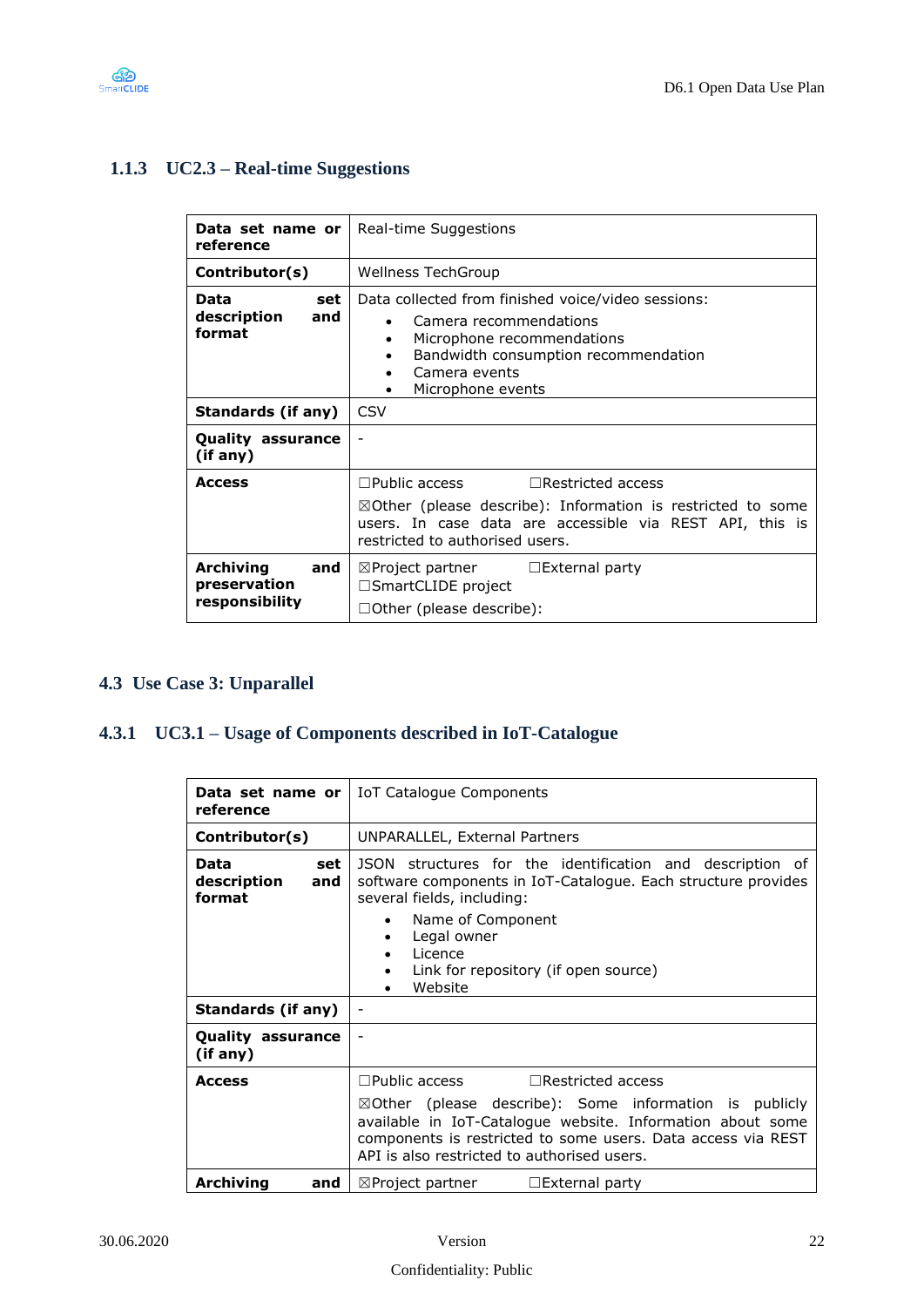

| preservation   | $\Box$ SmartCLIDE project       |
|----------------|---------------------------------|
| responsibility | $\Box$ Other (please describe): |

# <span id="page-22-1"></span>**4.3.2 UC3.2 – Enhanced Components' Metadata described in IoT-Catalogue**

| Data set name or<br>reference                             | Enhanced Components' Metadata                                                                                                              |
|-----------------------------------------------------------|--------------------------------------------------------------------------------------------------------------------------------------------|
| Contributor(s)                                            | SmartCLIDE project                                                                                                                         |
| Data<br>set<br>description<br>and<br>format               | Metadata about the software components produced<br>by<br>SmartCLIDE to allow them to be used in development of<br>SmartCLIDE applications. |
| Standards (if any)                                        |                                                                                                                                            |
| <b>Quality assurance</b><br>(if any)                      |                                                                                                                                            |
| <b>Access</b>                                             | $\sqsupset$ Public access<br>$\boxtimes$ Restricted access<br>$\Box$ Other (please describe):                                              |
| <b>Archiving</b><br>and<br>preservation<br>responsibility | $\Box$ External party<br>$\boxtimes$ Project partner<br>$\Box$ SmartCLIDE project<br>□Other (please describe):                             |

#### <span id="page-22-0"></span>**4.4 Use Case 4: CONTACT**

#### <span id="page-22-2"></span>**4.4.1 UC4.1 – Static Code Analysis**

| Data set name or<br>reference                             | Static Code Analysis                                                                                                                                                                                 |
|-----------------------------------------------------------|------------------------------------------------------------------------------------------------------------------------------------------------------------------------------------------------------|
| Contributor(s)                                            | <b>CONTACT</b>                                                                                                                                                                                       |
| Data<br>set<br>description<br>and<br>format               | Static code analysis data of relevant applications such as<br>CONTACT Flements for IoT and Platform:<br>Overall Test Coverage<br>Lines of Code<br>Coverage on new Code<br>٠<br>Issues<br>Code Smells |
| Standards (if any)                                        | xml, json                                                                                                                                                                                            |
| <b>Quality assurance</b><br>(if any)                      |                                                                                                                                                                                                      |
| <b>Access</b>                                             | $\Box$ Public access<br>$\boxtimes$ Restricted access<br>$\Box$ Other (please describe):                                                                                                             |
| <b>Archiving</b><br>and<br>preservation<br>responsibility | $\boxtimes$ Project partner<br>$\Box$ External party<br>□SmartCLIDE project<br>$\Box$ Other (please describe):                                                                                       |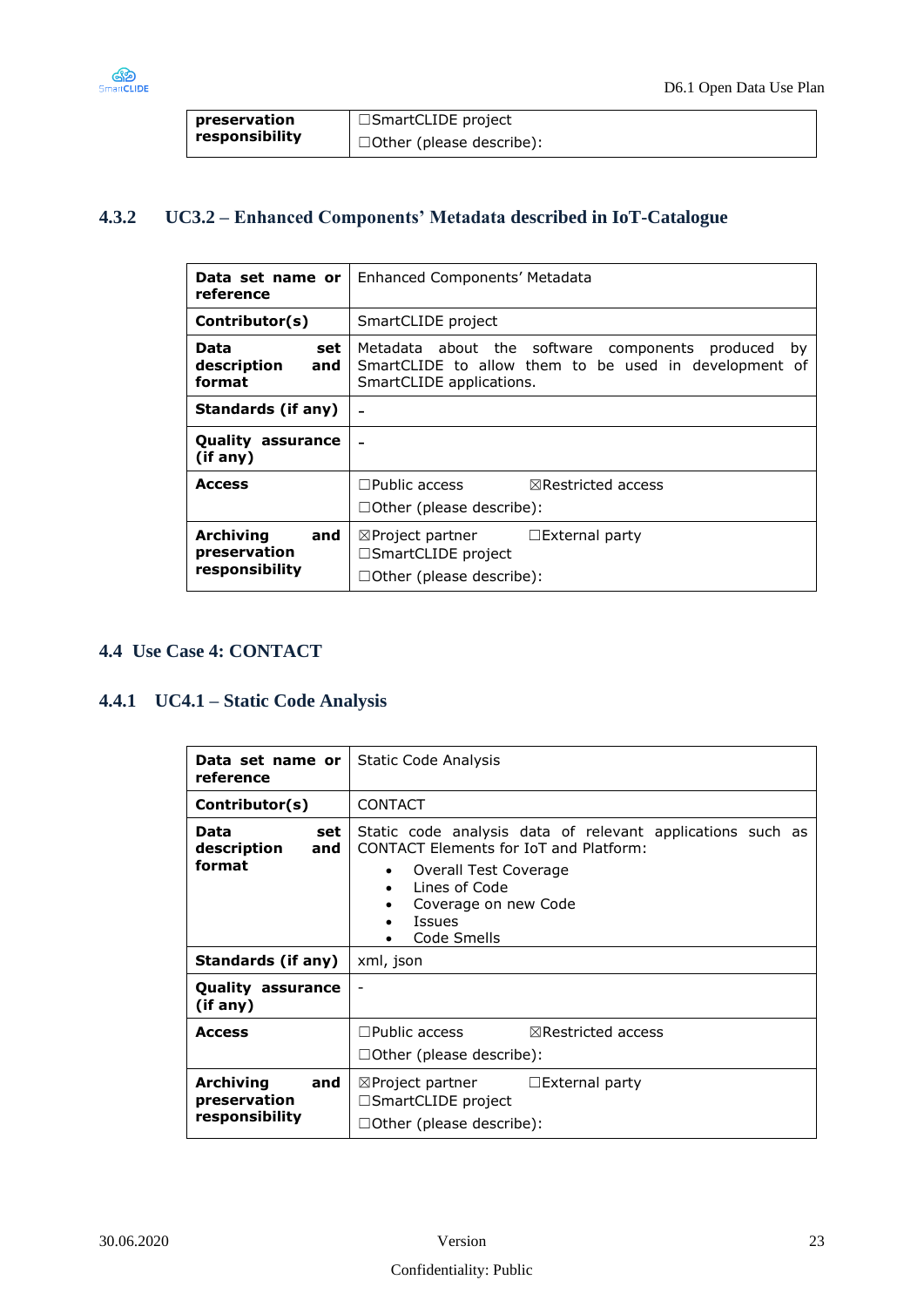

# <span id="page-23-1"></span>**4.4.2 UC4.2 – Productivity Power Report**

| Data set name or l<br>reference                           | Productivity Power Report                                                                                                                                                                                                                          |
|-----------------------------------------------------------|----------------------------------------------------------------------------------------------------------------------------------------------------------------------------------------------------------------------------------------------------|
| Contributor(s)                                            | <b>CONTACT</b>                                                                                                                                                                                                                                     |
| Data<br>set<br>description<br>and<br>format               | Data collected from daily work through automatically collecting<br>metrics from SCMs and the in-house installation of CONTACT<br>Flements such as:                                                                                                 |
|                                                           | new and changed documents<br>new, reviewed and closed change requests<br>new releases<br>number of commits from Subversion<br>number of commits from Git<br>number of Demo Its! (demonstration work item from<br>our software development process) |
| Standards (if any)                                        |                                                                                                                                                                                                                                                    |
| <b>Quality assurance</b><br>(if any)                      |                                                                                                                                                                                                                                                    |
| <b>Access</b>                                             | $\Box$ Public access<br>$\boxtimes$ Restricted access<br>$\Box$ Other (please describe):                                                                                                                                                           |
| <b>Archiving</b><br>and<br>preservation<br>responsibility | $\boxtimes$ Project partner<br>$\Box$ External party<br>□SmartCLIDE project<br>$\Box$ Other (please describe):                                                                                                                                     |

#### <span id="page-23-0"></span>**4.5 R&D Data Sets**

### <span id="page-23-2"></span>**4.5.1 SmartCLIDE Context Models**

| Data set name or<br>reference                             | <b>SmartCLIDE Context Models</b>                                                                                                                                                                                                                                                                                                                                 |
|-----------------------------------------------------------|------------------------------------------------------------------------------------------------------------------------------------------------------------------------------------------------------------------------------------------------------------------------------------------------------------------------------------------------------------------|
| Contributor(s)                                            | <b>ATB</b>                                                                                                                                                                                                                                                                                                                                                       |
| Data<br>set<br>description<br>and<br>format               | SmartCLIDE context models will describe context<br>The<br>information for cloud development services deployed,<br>developer devices being used, workflow status and history,<br>development teams and collaborations, IDE usage as well as<br>relations between this information. The context models will<br>form the basis for the context sensitivity modules. |
| Standards (if any)                                        | RDF/XML, OWL/XML                                                                                                                                                                                                                                                                                                                                                 |
| <b>Quality assurance</b><br>(if any)                      |                                                                                                                                                                                                                                                                                                                                                                  |
| <b>Access</b>                                             | $\boxtimes$ Public access<br>$\Box$ Restricted access<br>$\Box$ Other (please describe):                                                                                                                                                                                                                                                                         |
| <b>Archiving</b><br>and<br>preservation<br>responsibility | $\boxtimes$ Project partner $\Box$ External party<br>□SmartCLIDE project<br>$\Box$ Other (please describe):                                                                                                                                                                                                                                                      |